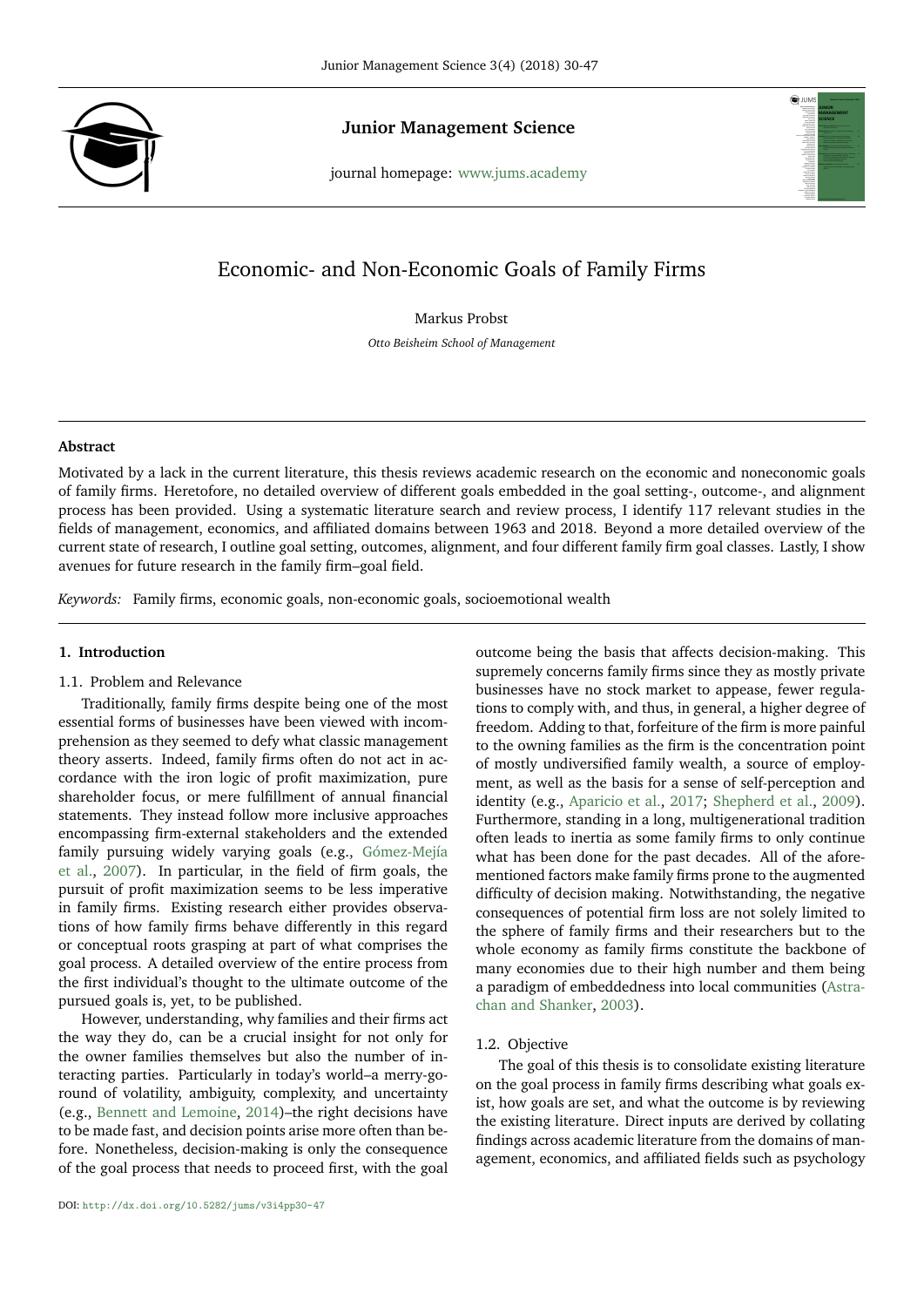or sociology. As a result, the central research questions to be answered are the following:

- Which processes do family firms use to set their organizational goals?
- How can the goals of family firms be systematically clustered?
- What is the outcome of the goals for both, the firm and the family?

After having presented my methodological approach and an overview over the investigated studies, I will portray how academic literature depicts family firms in setting their goals. Thereafter, emphasis is laid upon common goals that will be described and set into context in order to, first and foremost, provide a taxonomy of what drives family firms, in particular in comparison to their non-family counterparts, and demonstrate the high goal diversity many family firms and their members face. Following, the outcomes of the aforementioned organizational goals are depicted, and the process of goal feedback and alignment is delineated. Lastly, I will discuss the findings with regards to avenues for future research, limitations, and the practical implications, before concluding this thesis.

Nonetheless, the aim of this thesis is not to look in the logically subsequent decision-making process, which is based on the goal outcomes, since this would surpass the scope of this thesis. Ultimately, this thesis strives to, addressing both researchers and practitioners, fulfill two main goals: (1) Give an overview over existing literature with respect to family firm and organizational theory, and (2) place itself in the context of existing literature and outline avenues for future research as well as practical implications.

#### **2. Methodology**

To identify relevant research on family firms as well as their economic and non-economic goals, I follow the multistep process for systematic reviews as suggested by [Tranfield](#page-17-1) [et al.](#page-17-1) [\(2003\)](#page-17-1) and applied in this form by a multitude of management researchers [\(David and Han,](#page-15-4) [2004\)](#page-15-4). Based on replicable and systematic processes, systematic reviews are therefore considered an appropriate method for, first, identifying and, later, evaluating research articles [\(Mulrow,](#page-16-0) [1994\)](#page-16-0).

As the first step, a bibliographic database search in EB-SCO Discovery Services (EDS) as the primary data platform providing major coverage of multiple research fields was conducted. The initial focus was laid upon English, peerreviewed academic journal articles, published between 1963 until March 2018. In order to identify relevant studies, I searched for a combination of family firm and goal specific terms in the title or abstract. I used the following keywords:

Family firm" OR "family business" OR "family compan\*" OR "family enterprise" OR "family manag\*" OR "family-control\*" OR "familyowne\*" OR "founding family" OR "privately held"

OR "family influence\*" OR "family govern\*" OR "family-led\*" AND "emotion\*" OR "goal\*" OR "value\*" OR "worth" OR "social capital" OR "\*financial" OR "\*economic" OR "wealth" OR "endow\*"

Secondly, due to the vast amount of search results<sup>[1](#page-1-0)</sup>, I further limited the results by focusing only on  $A^*$  to A ranked journals, with the exception of  $A^*$  to C for journals specifically dealing with family firms as this focus might impair their ranking. For all rankings, I referred to the VHB ranking when applicable.

Next, I assessed the relevance of the identified articles by scrutinizing their abstracts. In this step, I eliminated 1,284 articles. Those articles did not focus on family firms or addressed other goal-related topics such as CSR without providing relevant insights into the goal process. I read the remaining articles in detail. This resulted in 55 articles that I identified as relevant for understanding family firms as well as their economic and non-economic goals.

Additionally, I complemented this approach by another search for working papers and dissertations in EBSCO, which, however, resulted in no relevant manuscripts. I also used Google Scholar and identified 15 additional, relevant articles that I added to this work. To further reduce the risk of missing out on important pieces of academic literature I applied the ancestry approach [\(Cooper,](#page-15-5) [1982\)](#page-15-5). In this step, I applied a backward reference search to identify and examine the references cited in the selected publications from EBSCO and Google Scholar. The ancestry approach also allowed me to identify and include further studies on my subject of interest resulting in 48 additional publications. In total, I hence ended up with 102 studies on family firms, their goals, and adjoining fields.

#### **3. General Characteristics of Investigated Papers**

The selection process resulted in a sample of 102 articles, working papers, and other pieces of literature between 1963 and 2018. Prior to 2000, only 30 studies were published, and half of the studies were not published before 2008.

Specifically, [Cyert et al.](#page-15-6) [\(1963\)](#page-15-6) in their first version from 1963 were the first to publish, and thereby, laying a theoretical foundation. They analyzed and described the interaction of organizational members in the formation of coalitions as well as bargaining and stabilization behavior resulting in the emergence of organizational goals. Thirteen years later, [Jensen and Meckling](#page-16-1) [\(1976\)](#page-16-1) proposed the agency theory addressing the problems of the division of management and ownership. Also, building upon the prospect theory as introduced by [Kahneman and Tversky](#page-16-2) [\(1979\)](#page-16-2), [Wiseman](#page-17-2) [and Gomez-Mejia](#page-17-2) [\(1998\)](#page-17-2) present the behavioral agency theory which incorporates elements of behavioral, agency, and prospect theory. Together with the stewardship theory that

<span id="page-1-0"></span><sup>&</sup>lt;sup>1</sup>This EDS search yielded 8507 results.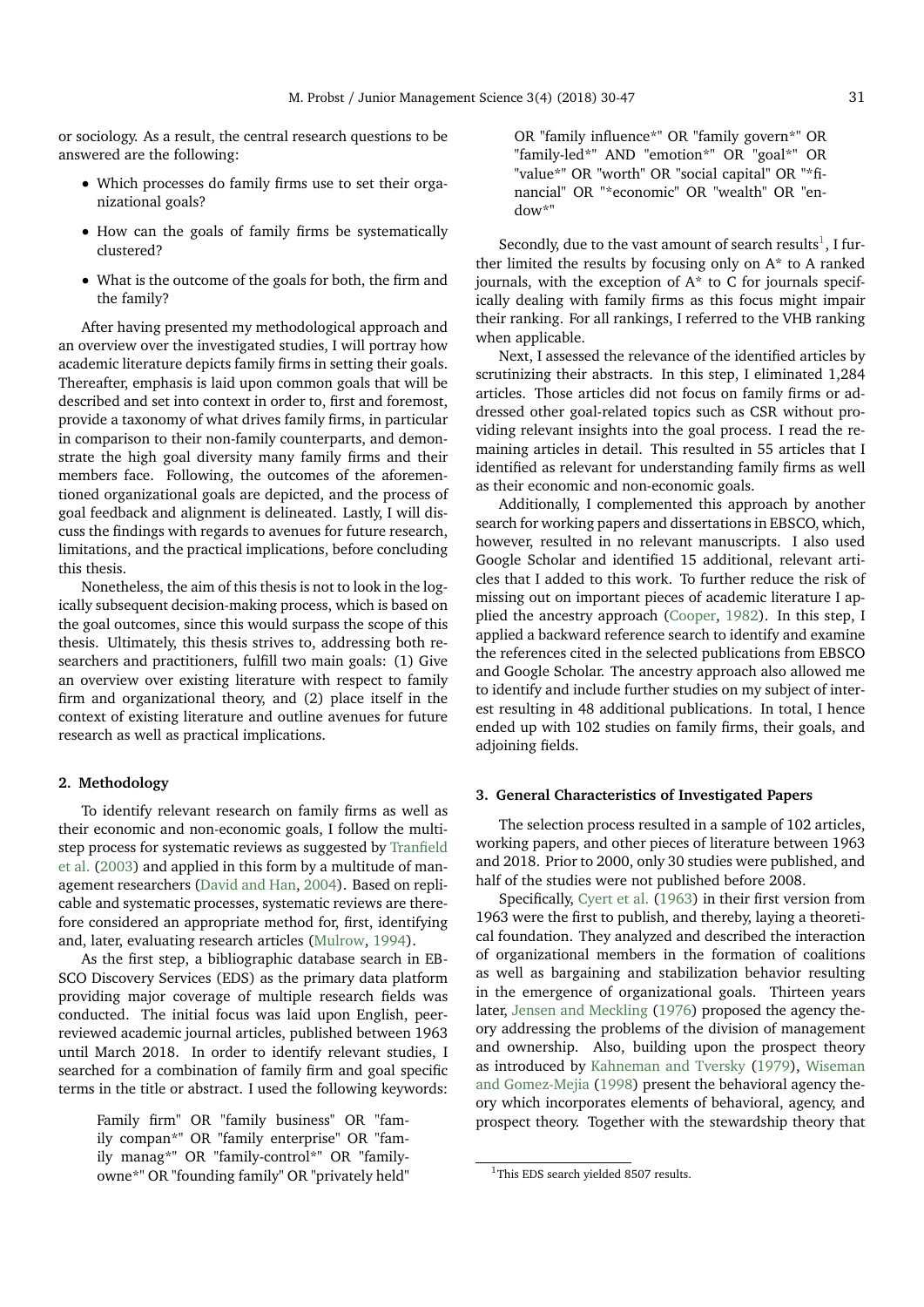<span id="page-2-0"></span>

**EBSCO Discovery Services** 

In total 102 articles, working papers, and other pieces of literature were reviewed with regards to family firms and their organizational goals.

**Figure 1:** Methodological Approach; Source: own illustration

states managers if left uncontrolled will behave responsibly as firstly introduced by [Davis et al.](#page-15-7) [\(1997\)](#page-15-7), this forged an amalgam upon which modern family firm research was founded. Another crucial theory is the stakeholder theory as proposed by [Freeman](#page-15-8) [\(1984\)](#page-15-8) which assigns importance to different groups within the firm. Nevertheless, another aspect crucial for organizational goals of family firms, socioemotional wealth (SEW), was not developed into theory before [Gómez-Mejía et al.](#page-15-0) [\(2007\)](#page-15-0), despite being observed beforehand. SEW is the affective endowment of the emotions towards the firm but will be explained in more detail later. Since then, multiple advancements to the issue have been made and described in literature, such as numerous scales and measuring attempts. Overall, the rapidly growing number of publications from 2008 until now–accounting for more than 50% of the identified studies–attests a burgeoning interest in this field.

In addition, noteworthy sample characteristics are presented in the following: My analysis includes 109 academic journal articles (published in 39 different journals), seven book excerpts, and one unpublished working paper. Among the academic journals, Entrepreneurship: Theory and Practice published 19% of the articles, followed by Family Business Review with 12%, and Academy of Management Journal with 8%. Moreover, quantitative and conceptual approaches were applied in almost equal shares, with 44%

and 40% respectively. Qualitative studies and mixed-method approaches follow with both 8%. The sample size in the investigated studies varies widely, ranging from country-wide investigations of more than 700,000 firms to single case studies. Nevertheless, this number has to be treated with caution. Excluding mass sampled studies with a six-digit number of anonymous firm observations, e.g., [Wilson et al.](#page-17-3) [\(2013\)](#page-17-3), the average sample consists of approximately 695 observations.

With regard to theories presented within the articles, socioemotional wealth (SEW), followed by agency theory and stewardship theory, are the dominant theoretical approaches in most of the studies. My review further indicates that 54% of the studies were conducted in the United States based on local data, 10% based on German data and 7% on Canadian, followed by Spain (4%), and the United Kingdom (4%). I could only sparsely find any research on Asian, African, or South American cases or samples, with each of the continents only providing one study respectively. Further analysis of the articles yielded that only 6% of the studies include data of multiple countries, while the remaining 94% include data of one country only.

In Appendix A, several illustrations of additional information and descriptive statistics can be found:

• Figure [1](#page-2-0) provides an overview of the studied literature clustered by content and theory.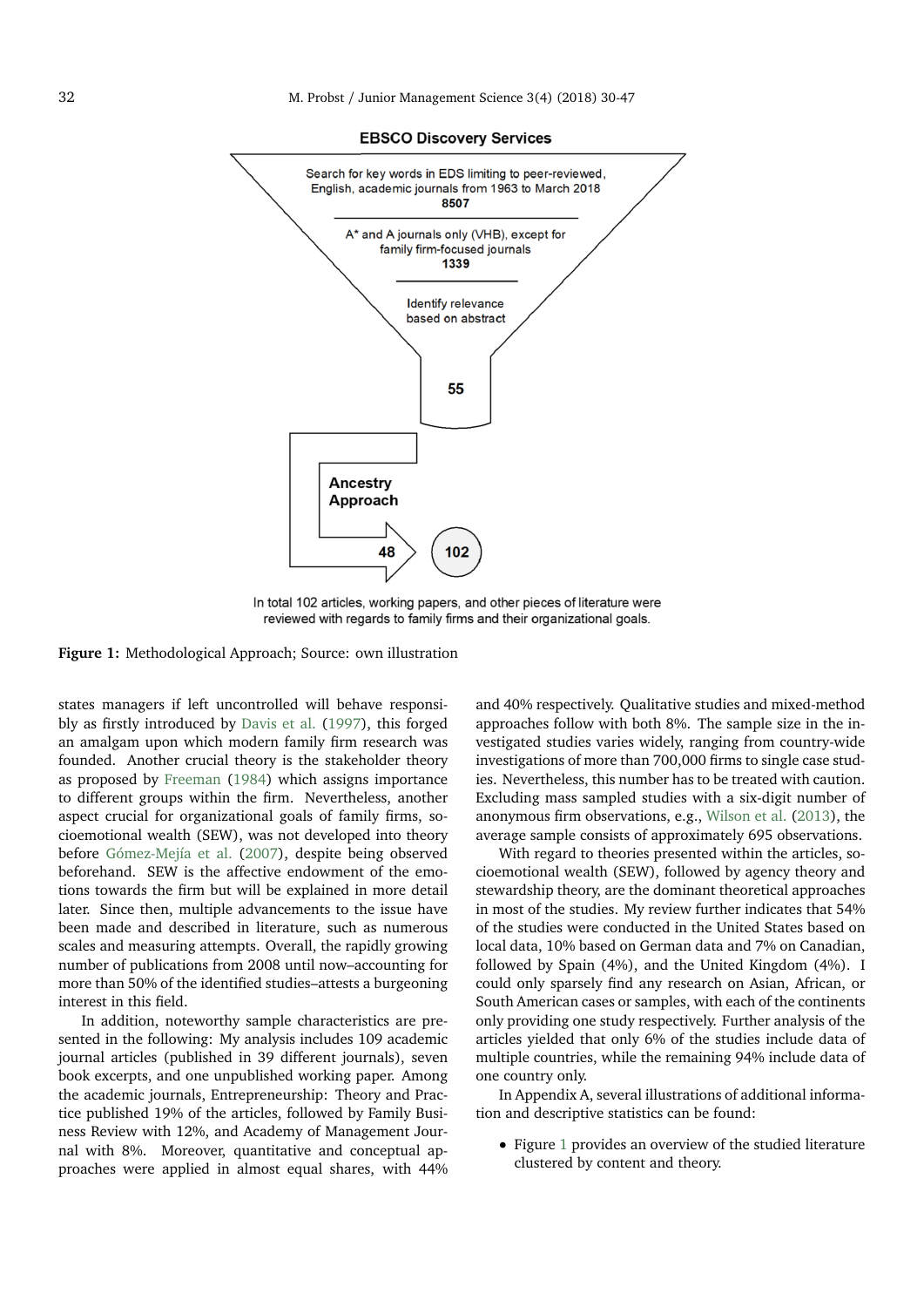- Table 2 exhibits the different methodologies applied in the studies.
- Table 3 portrays the geographical spread of the quantitative studies over different countries sorted by regions.
- Table 4 delineates the most cited researchers, including co-authorships.
- Figure 8 illustrates an overview of publication years.

### **4. Current Status of Research**

## 4.1. Key Definitions

#### 4.1.1. Family firms

Family firms are prevailing institutions in the global economy [\(Astrachan and Shanker,](#page-15-3) [2003;](#page-15-3) [Morck and Yeung,](#page-16-3) [2004;](#page-16-3) [Panunzi et al.,](#page-16-4) [2002;](#page-16-4) [Sirmon and Hitt,](#page-17-4) [2003\)](#page-17-4). The German industrial landscape is particularly influenced by family firms; a recent estimation classifies almost 95% of German busi-nesses as family firms (Kay and Suprinovič, [2013\)](#page-16-5). Nevertheless, academia is in disagreement about the very definition of a family firm and what constitutes one. The list of commonly cited attributes includes continuity with respect to transgenerational control [\(Zellweger et al.,](#page-17-5) [2012\)](#page-17-5) and the overlap between the firm and the family system [\(Tagiuri and](#page-17-6) [Davis,](#page-17-6) [1992;](#page-17-6) [Weigel and Ballard-Reisch,](#page-17-7) [1997\)](#page-17-7) thereby increasing complexity in conceptualization.

#### 4.1.2. Socioemotional wealth (SEW)

What is inherent to most family firms [\(Berrone et al.,](#page-15-9) [2012\)](#page-15-9) and vital in context of this thesis, is the concept of Socioemotional Wealth (SEW), which aims to explain why families and their members do not follow purely economic criteria but other ones [\(Chua et al.,](#page-15-10) [2015;](#page-15-10) [Gómez-Mejía et al.,](#page-15-0) [2007\)](#page-15-0). Instead, there is a range of emotions triggered by the individual relationships of the respective family members among themselves, with the firm, and other stakeholders, summed up as affective endowment [\(Chrisman and Pa](#page-15-11)[tel,](#page-15-11) [2012\)](#page-15-11) that influences the goal and decision-making process [\(Gomez-Mejia et al.,](#page-15-12) [2011\)](#page-15-12). This effect is particularly observable in small firms where relationships are more personal, and thus, it is of high importance in the field of family firm research [\(Berrone et al.,](#page-15-9) [2012\)](#page-15-9). The theory is mostly used in analyzing strategic decisions in family firms [\(Gomez-](#page-15-12)[Mejia et al.,](#page-15-12) [2011\)](#page-15-12) and adjacent arrays, such as goal setting. A measure often used for the prevalence of Socioemotional Wealth is family involvement [\(Chrisman et al.,](#page-15-13) [2012\)](#page-15-13), which can be approximated with the equity stakes family members hold [\(Berrone et al.,](#page-15-9) [2012;](#page-15-9) [Gomez-Mejia et al.,](#page-15-12) [2011\)](#page-15-12). Researchers have introduced multiple, partially congruent models of SEW (e.g., [Berrone et al.,](#page-15-9) [2012;](#page-15-9) [Debicki et al.,](#page-15-14) [2016;](#page-15-14) [Hauck et al.,](#page-16-6) [2016;](#page-16-6) [Miller and Le Breton-Miller,](#page-16-7) [2014\)](#page-16-7), which will be introduced in the subsequent chapters.

## 4.1.3. Organizational goals

Understanding what constitutes an organizational goal is also a prerequisite for this thesis. Research defines them as "desired organizational outcomes that can be used to guide action and appraise organizational performance [. . . ] but distinct from measurable targets." [\(Kotlar and De Massis,](#page-16-8) [2013,](#page-16-8) p. 3)

## 4.1.4. Goal Setting

Regarding the approach of setting organizational goals, [Cyert et al.](#page-15-6) [\(1963\)](#page-15-6) have argued in their theory-setting work A Behavioral Theory of the Firm that only individuals possess goals and collectives do not by design. Following this view, the organization consists of coalitions (if broken down further called subcoalitions), which in turn consist of individuals pursuing their own yet similar goals [\(Cyert et al.,](#page-15-6) [1963,](#page-15-6) p. 31). These coalitions are likely to include as many organizational members as possible in order to maximize bargaining power and the desired outcomes for their members. As they do not exist by design, organizational goals are usually set in a complex process among all or most individuals involved. At first, coalitions are formed out of organizational members, and they bargain their individual goals to derive organizational goals using side payments in the form of money, authority, policies, among others. Second, the previously bargained goals are stabilized, i.e., they are fixated, and formulated in the organizational systems controlling the member actions, such as budgets. Later, organizational goals are in constant need of updates on progress so far and alignments within the coalition [\(Cyert et al.,](#page-15-6) [1963,](#page-15-6) p. 33). For family firms, this the family constitutes one of the most important, if not the most important coalition, which is likely to also have specific family-influenced goals [\(Klein et al.,](#page-16-9) [2005\)](#page-16-9), hence goal clustering differs.

The usually applied dichotomy between financial and nonfinancial goals with regards to the content of the goal [\(Chrisman and Carroll,](#page-15-15) [1984;](#page-15-15) [Venkatraman and Ramanu](#page-17-8)[jam,](#page-17-8) [1986\)](#page-17-8), has been adapted in family firm research to economic and noneconomic goals. They encompass contents exceeding the mere financial in order to cover aspects such as growth [\(Kotlar and De Massis,](#page-16-8) [2013\)](#page-16-8). The second dimension is internal and external goals depicting the direction in which the goal aims (cf. [Cyert et al.,](#page-15-6) [1963;](#page-15-6) [Kotlar et al.,](#page-16-10) [2018\)](#page-16-10). For family firm research, scholars have adapted these dimensions to family-centered and nonfamily-centered goals [\(Kotlar and De Massis,](#page-16-8) [2013\)](#page-16-8). The resulting goal categories as seen in Figure 3 will be subject in chapter 4.3 to 4.6. Although this selection claims to be mutually exclusive and comprehensively exhaustive, not all organizational goals can be assigned to a single class without a doubt. It may happen that a specific goal is subject to two or more classes [\(Miller](#page-16-7) [and Le Breton-Miller,](#page-16-7) [2014\)](#page-16-7), e.g., appointing a family member to the board of directors can increase family control over the firm (Family-Centered Economic goal), family identity (Family-Centered Noneconomic goal), as well as the family's external relations (Nonfamily-Centered Noneconomic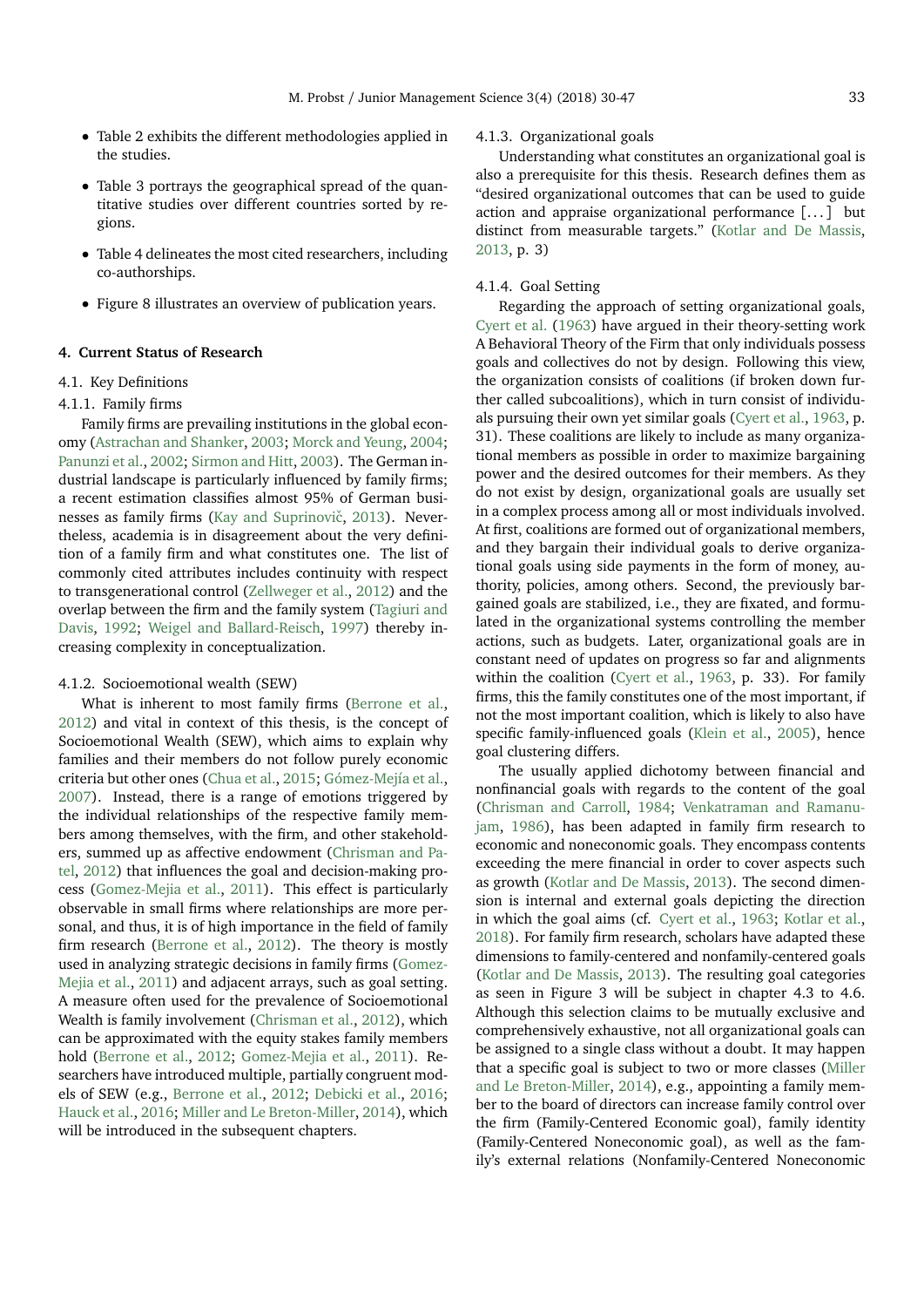goal). Moreover, many goals are interrelated, have counterinfluences on each other, or manifest in both dimensions, the family- and the nonfamily-centered dimension.

This results in a greater goal diversity within the firm [\(Chrisman et al.,](#page-15-13) [2012\)](#page-15-13). Therefore, alignment and mediation of these goals among the stakeholders involved are of great importance. [Floyd and Wooldridge](#page-15-16) [\(1992\)](#page-15-16) imply that if more organizational members, e.g., lower management, are involved and pursue a common strategy, the firm is more likely to attain its goals. However, research has also shown that goal alignment between family members is often low [\(Villanueva and Sapienza,](#page-17-9) [2009\)](#page-17-9). Therefore, above all for family-centered goals, alignment is of utmost importance for family firms [\(Chrisman et al.,](#page-15-13) [2012\)](#page-15-13). [Kotlar and De Massis](#page-16-8) [\(2013\)](#page-16-8) identified two different types of alignment processes, that is to say, the familial social interaction process and the professional social interactions process. Both forms of interactions as described by the researchers share that after a first bargaining phase, stabilization must take place in order to reduce goal diversity (cf. [Cyert et al.,](#page-15-6) [1963\)](#page-15-6). Without any stabilization, the effect of bargaining is negligible [\(Kotlar and](#page-16-8) [De Massis,](#page-16-8) [2013\)](#page-16-8).

Professional social interactions only happen in the business environment, e.g., management or board meetings, with certain clearly defined roles, e.g., CEO or VP. In the bargaining phase, rewards are promised, and threats are issued laying emphasis on mutual gains or losses, summed up administrative bargaining. Stabilization usually takes place in institutionalized forms, such as contracts, protocols, budgets, or at least a gentlemen's agreement, namely formal stabilization. In contrast to that, familial social interactions occur in both firm and family contexts, ranging from formal meetings to dinner chats with less defined roles, e.g., founder and father, director and son. They employ affective bargaining, i.e., the revocation of common values and shows of affect. The outcome is sustained using social stabilization mechanisms, such as moral codes or rituals, relying deeply on mutual trust. The names of the mechanisms are not exclusive with regards to the participating stakeholders.

With regards to further family firm-related theory adaptions, the behavioral theory was expanded by [Fiegenbaum](#page-15-17) [et al.](#page-15-17) [\(1996\)](#page-15-17) most notably with elements of the Prospect Theory as introduced by [Kahneman and Tversky](#page-16-2) [\(1979\)](#page-16-2). This yielded one major change with regards to family firms. The reference point to which actions are taken [\(Kotlar et al.,](#page-16-11) [2014\)](#page-16-11) is not of purely financial nature anymore but it is also about the preservation of their stock of SEW [\(Berrone et al.,](#page-15-18) [2010;](#page-15-18) [Gómez-Mejía et al.,](#page-15-0) [2007\)](#page-15-0), hence driving strategic decisions [\(Chrisman and Patel,](#page-15-11) [2012\)](#page-15-11).

The abovementioned behavioral agency model as presented by [Wiseman and Gomez-Mejia](#page-17-2) [\(1998\)](#page-17-2) only partially explains the goal setting process. Focusing on the different individuals that form a subcoalition, [Mitchell et al.,](#page-16-12) [1997](#page-16-12) expanded the stakeholder theory as proposed by [Freeman](#page-15-8) [\(1984\)](#page-15-8). The latter describes stakeholders as "any group or individual who can affect or is affected by the achievement of the organization's objectives" (p. 64), and this still holds

true for [Mitchell et al.](#page-16-12) [\(1997\)](#page-16-12). Stakeholders can influence goals, actions, and decisions of the firm. The influence depends on the respective stakeholder's Legitimacy and Power, as well as the Urgency of their claim to the firm [\(Pearce and](#page-16-13) [DeNisi,](#page-16-13) [1983\)](#page-16-13). The legitimacy of family members, which Patel and Cooper [\(Patel and Cooper](#page-16-14) [\(2014\)](#page-16-14), p. 1625) define as "relative distribution of titles, compensation, and representation" is inherent to the family firm itself and strengthened through personal and emotional bonds [\(Gomez-Mejia et al.,](#page-15-19) [2003\)](#page-15-19). Power, as the individual's ability to influence behavior and events, is highly correlated with the equity stakes in the firm [\(Finkelstein,](#page-15-20) [1992;](#page-15-20) [Martin et al.,](#page-16-15) [2013;](#page-16-15) [Pfeffer and](#page-16-16) [Pfeffer,](#page-16-16) [1981\)](#page-16-16). Lastly, urgency describes how immediate the stakeholder's required action is and steers attention [\(Mitchell](#page-16-12) [et al.,](#page-16-12) [1997\)](#page-16-12) but is purely driven by the situation and environment. However, stakeholder theory hereby merely explains the behavior within and among coalitions better. Following [Mitchell et al.](#page-16-12) [\(1997\)](#page-16-12), the family is a stakeholder with high legitimacy and power, whereas non-family management is usually characterized by high legitimacy but lower power than the family. Yet, with family as management they do not necessarily act as a coalition (cf. [Cyert et al.,](#page-15-6) [1963;](#page-15-6) [Pitcher and](#page-17-10) [Smith,](#page-17-10) [2001\)](#page-17-10). [Chua et al.](#page-15-21) [\(2009\)](#page-15-21) imply that differences between family and non-family members, especially within the top management team (TMT), are widely inherent. Moreover, recent research highlighted that the traditional view of the family as a homogenous block does not hold true in practice. Many firm-owning families, particularly, if associated with the firm for many generations, have broken into different branches constituting their own subcoalitions (e.g. [Zell](#page-17-11)[weger and Kammerlander,](#page-17-11) [2015\)](#page-17-11).

## 4.2. Family-Centered Economic Goals

The first class of organizational goals to be evaluated are Family-Centered Economic Goals (FCE goals). They encompass all economically relevant goals that are only directed at the family and are usually targeted at "keeping company control in the hands of the family and to generate various forms of wealth for the family." [\(Kotlar and De Massis,](#page-16-8) [2013,](#page-16-8) p. 1272) Thus, standard financial goals such as economic performance are classified as Nonfamily-Centered Economic Goals (see chapter 4.5). Two of the most prominent examples include family control over the firm and family wealth [\(Kotlar and De Massis,](#page-16-8) [2013;](#page-16-8) [Tagiuri and Davis,](#page-17-6) [1992\)](#page-17-6).

## 4.2.1. Family Control over the Firm

A key FCE goal for many family firms is control over the firm sustained for generations [\(Zellweger et al.,](#page-17-5) [2012\)](#page-17-5). Family control is also what many scholars define as a key pillar constituting a family firm [\(Tagiuri and Davis,](#page-17-6) [1992\)](#page-17-6). However, as the firm represents a major asset, it can be a point of conflict within the family and with other stakeholders.<sup>[2](#page-4-0)</sup>

<span id="page-4-0"></span><sup>&</sup>lt;sup>2</sup>This review lists the organizational goals of family firms in their specific goal class in chapter 4.3 to 4.6. Although the numbering of the goal described was done so intentionally in order to convey a structure, in par-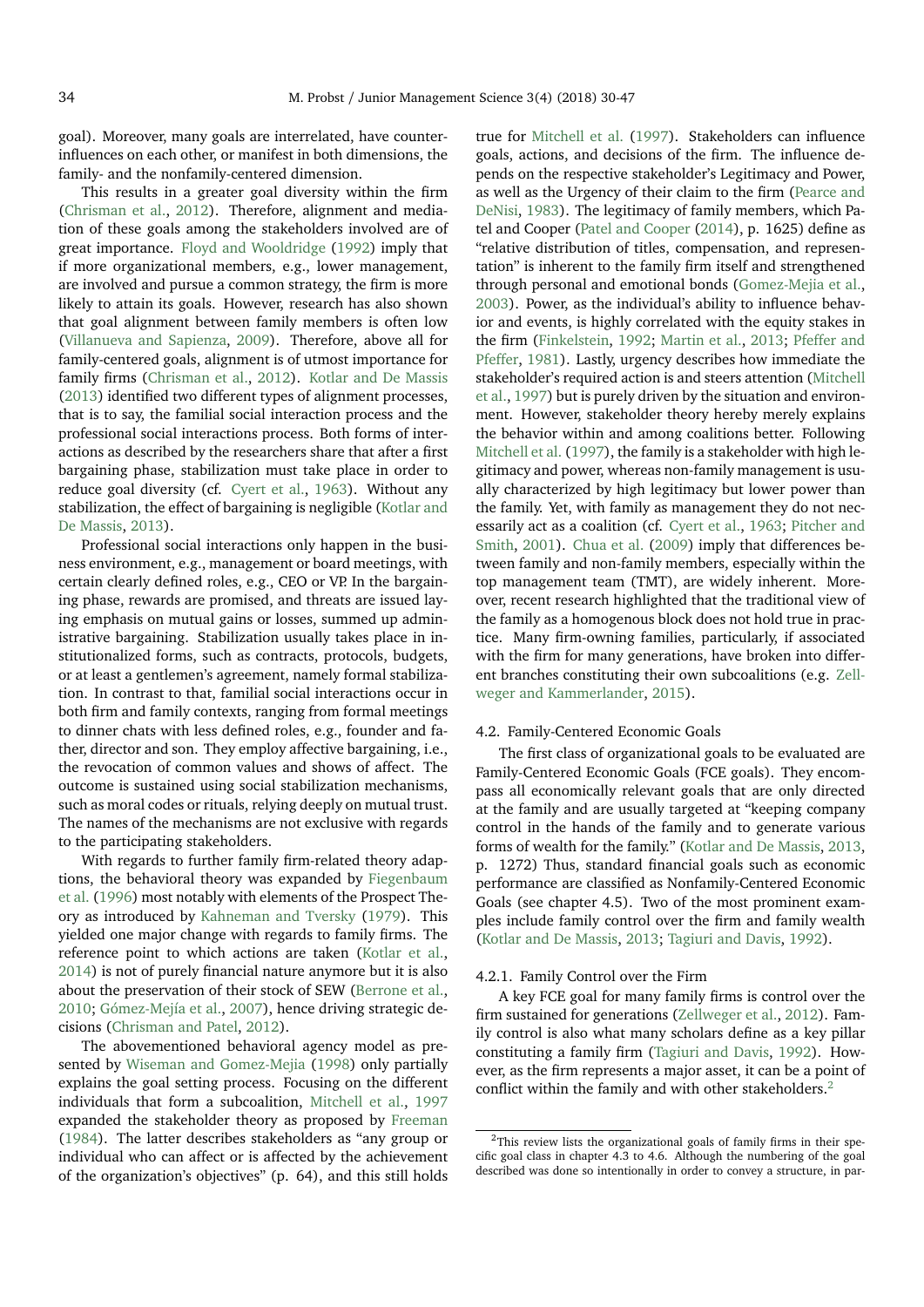

Figure 2: Overview of Goal Classification; Source: own illustration based on [Aparicio et al.](#page-15-2) [\(2017\)](#page-15-2), [Kotlar and De Massis](#page-16-8) [\(2013\)](#page-16-8)

Furthermore, control over the firm is also a prerequisite for the existence of SEW [\(Zellweger et al.,](#page-17-5) [2012\)](#page-17-5) since it is not possible to consume the non-financial benefits that are part of the SEW [\(Debicki et al.,](#page-15-14) [2016\)](#page-15-14) without a minimum level of control. Hence, the intention to sustain family control over the firm for the generations to come, also called transgenerational control intention (TGCI), is seen as complementary to SEW [\(Zellweger et al.,](#page-17-5) [2012\)](#page-17-5), which is also likely to rise over time with the self-attribution [\(Belk,](#page-15-22) [1988;](#page-15-22) [Zellweger et al.,](#page-17-5) [2012\)](#page-17-5). Other studies directly attribute control by the family with its emotional bond to the firm, and therefore, SEW [\(Gomez-Mejia et al.,](#page-15-19) [2003\)](#page-15-19). Different models of SEW aim to capture this relationship. [Berrone et al.](#page-15-9) [\(2012\)](#page-15-9)'s FIBER model yields two dimensions that coincide with the goal of family control; Family Control and Influence as well as Renewal of Family Bonds to Firm Through Dynastic Succession. The former links SEW to organizational structures through which family members exert control over the firm. Families can exercise control by directly taking roles in the TMT, such as CEO or chairperson [\(Berrone et al.,](#page-15-9) [2012;](#page-15-9) [Zellweger et al.,](#page-17-5) [2012\)](#page-17-5). Likewise, families influence the firm indirectly. Appointing the TMT is most effective as an indirect influence [\(Berrone et al.,](#page-15-9) [2012\)](#page-15-9). Yet, other means such as communication with management [\(Kotlar and De Massis,](#page-16-8) [2013\)](#page-16-8) or shaping values and a mission for the firm [\(Habber](#page-16-17)[shon et al.,](#page-16-17) [2003\)](#page-16-17) are also applied to ensure that the firm follows the family's goals. The other dimension of SEW as described by [Berrone et al.](#page-15-9) [\(2012\)](#page-15-9) impacting the FCE goal of family control is the renewal of family bonds to firm through dynastic succession. With the firm being central to the family's identity (see chapter 4.4), family members regard to the firm as a long-term investment that is intended to be passed on to future generations [\(Berrone et al.,](#page-15-18) [2010\)](#page-15-18). Another commonly cited model is [Debicki et al.](#page-15-14) [\(2016\)](#page-15-14)'s SEW importance scale. Here the item of Family Continuity concurs with family control as a goal. It captures similar elements as the model by [Berrone et al.](#page-15-9) [\(2012\)](#page-15-9) but lies additional focus on the individual family member's intrinsic motivation regarding firm control.

However, this bears certain implications, in particular when dealing with outside investors. Following [Carney](#page-15-23) [\(2005\)](#page-15-23), increased ownership and control manifested through guaranteed property rights foster particularistic behavior and deviations from traditional management theory. [Le Breton-](#page-16-18)[Miller et al.](#page-16-18) [\(2011\)](#page-16-18) imply that family involvement, i.e., in the form of control, acts as a major signal to outside investors that preserving SEW is a priority of the firm. Consequently, the family needs to create a level of legitimacy sufficient for outside investors. To that end, family firms need to invest more effort into conforming with other strategic norms [\(Le Breton-Miller et al.,](#page-16-18) [2011\)](#page-16-18). If they do not invest, they are at risk of lowering financial performance at the expense of sustained control [\(Gómez-Mejía et al.,](#page-15-0) [2007\)](#page-15-0). A commonly cited study in this array is [Gómez-Mejía et al.](#page-15-0) [\(2007\)](#page-15-0) which reviewed in a large-scale study that family-run olive oil mills are significantly less likely to join a cooperative<sup>[3](#page-5-0)</sup>, which is financially beneficial but represents a loss of family control. Furthermore, family control intentions can be a particular source of conflict in cases where the family is not the only shareholder. Specifically, when minority investors are involved, this yields a source of agency conflicts (La Porta, Lopez-de-Silanes, Shleifer, & Vishny, 2000). Therefore, the question if family control is sustained is not the most important question to answer. One should rather focus on how it sustained in order to not lose the needed minority shareholders.

Thus, family control over the firm thus denotes an important organizational goal since it is essential for the status as a family firm and is prerequisite for multiple other organizational goals. Hence, family firms that do not strive for

ticular cases, it can also serve as a hierarchy. However, the heterogeneity of family firm makes providing a universal hierarchy impossible and the structure should be seen with caution. The specific goal classes are not put into hierarchy but ordered according to the aforementioned matrix as there is even more variation between different family firms.

<span id="page-5-0"></span><sup>3</sup>A cooperative as described by [Gómez-Mejía et al.](#page-15-0) [\(2007\)](#page-15-0) is an association of persons that pursue common (financial) goals by jointly controlling and owning the enterprise.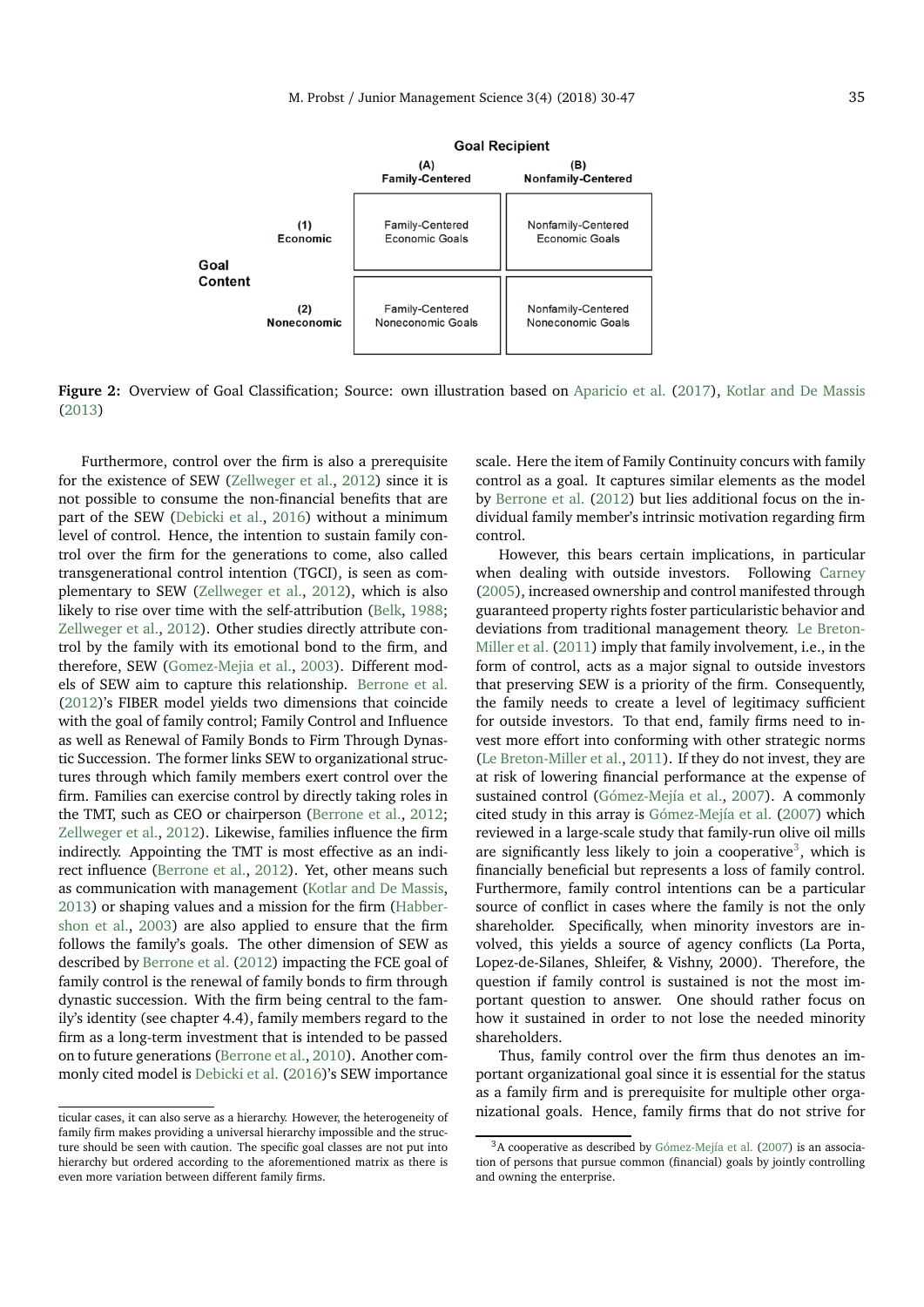a minimum level of control over the firm are not likely to remain as such.

#### 4.2.2. Family Wealth

Family wealth as an FCE goal refers to the family's (business) assets. As for almost every other person, the individual wealth is of foremost importance. The firm itself usually comprises the basis of the family's wealth and especially in wellestablished family firms, there are many family members that lay claim to the resulting wealth [\(Zellweger and Kammerlan](#page-17-11)[der,](#page-17-11) [2015\)](#page-17-11). However, as wealth is tied to the firm, it is more difficult to separate and distribute it, hence, further conflict potential is generated.

[Astrachan and Jaskiewicz](#page-15-24) [\(2008\)](#page-15-24) calculate the total firm value as the sum of the financial value and the emotional value (see Appendix B). The financial value can be determined using traditional financial valuation plus the sum of private benefits [\(Jensen and Meckling,](#page-16-1) [1976\)](#page-16-1). Private benefits can include a large array of financial advantages arising from exerting control over a firm and include acts such as selling assets under fair value to related groups or consuming certain perks on the firm's expense [\(Nenova,](#page-16-19) [2003\)](#page-16-19). Control over the firm is a prerequisite for private benefits [\(Gross](#page-16-20)[man and Hart,](#page-16-20) [1988\)](#page-16-20), therefore, in the case of family firms, this concerns the family only. Nevertheless, different family members may have different access to the benefits and thus the level of extraction differs [\(Zellweger and Kammerlander,](#page-17-11) [2015\)](#page-17-11).

To mitigate the risk of conflicts over family wealth, a myriad of governance mechanism has been developed. Especially in the case of older, well-established family firms, wealth has often been accumulated over generations, and hence, has been reinvested. As money has multiplied, so has the family, too. The many family members are prone to argue about the fair distribution, allocation and investment of money [\(Chris](#page-15-13)[man et al.,](#page-15-13) [2012;](#page-15-13) [Gomez-Mejia et al.,](#page-15-12) [2011;](#page-15-12) [Kellermanns and](#page-16-21) [Eddleston,](#page-16-21) [2004\)](#page-16-21). A commonly used solution is the separation of the family and its assets [\(Zellweger and Kammerlan](#page-17-11)[der,](#page-17-11) [2015\)](#page-17-11). Following that, there are different levels of separation ranging from no separation over medium form (family office) to complete separation (family trust) as described by [Zellweger and Kammerlander](#page-17-11) [\(2015\)](#page-17-11). This has implications on how individualistic family wealth as a goal is pursued. In the case of high separation, the potential for conflicts among family members is reduced as every member can have his or her share invested according to the own risk preference and is more easily accessible.

Recapitulating, the mere generation of family wealth is unquestionably a goal for almost the entirety of family firms, yet, the distribution and management of family wealth poses a much greater challenge. If this challenge is not overcome, the family, and consequently, the firm can be seriously impaired by the resulting conflict.

#### 4.3. Family-Centered Noneconomic Goals

The class of Family-Centered Noneconomic Goals (FCNE goals) covers all those organizational goals that are only directed at the family but do not coincide with their economic matters. Consequently, social and emotional goals are prevalent, including family identity, family harmony, and family social status which have described as the most prominent ones by [Kotlar and De Massis](#page-16-8) [\(2013\)](#page-16-8). Furthermore, what [Chris](#page-15-13)[man et al.](#page-15-13) [\(2012\)](#page-15-13) note is that family involvement, proxied by family ownership share in the firm, is positively correlated with the tendency to pursue FCNE goals, but the authors do not elaborate on how this interrelation takes place specifically.

#### 4.3.1. Family Identity

The self-perception of every family member can also be a goal of family firms. It is particularly relevant to foster a common sense of identity to preserve family harmony. Nevertheless, problems for family identity lay in the concept of how the family understands itself.

Family firm scholars have noted that the intertwined social systems combining family and firm [\(Tagiuri and Davis,](#page-17-6) [1992\)](#page-17-6) contributes to a unique self-concept and identity for both [\(Berrone et al.,](#page-15-18) [2010;](#page-15-18) [Dyer Jr and Whetten,](#page-15-25) [2006\)](#page-15-25). Consequently, family identity constitutes a source of SEW for the family [\(Aparicio et al.,](#page-15-2) [2017\)](#page-15-2). Therefore, preserving the family identity equals preserving SEW [\(Gomez-Mejia](#page-15-26) [et al.,](#page-15-26) [2010\)](#page-15-26). Family identity as an FCNE goal is touched in [Berrone et al.](#page-15-9) [\(2012\)](#page-15-9)'s FIBER dimensions of SEW as Family Members' Identification with the Firm and Emotional Attachment. Pivotal for the family members' identification with the firm is that it often carries the family's name blurring the lines between family and firm further and making the family at least partially responsible for the firm's behavior [\(Dyer Jr](#page-15-25) [and Whetten,](#page-15-25) [2006\)](#page-15-25). This makes families see the firm as an extension of themselves. Thus, firm reputation, as it will be examined in chapter 4.6, is deeply interwoven with family social status and family identity. Moreover, transgenerational aspects play a role in forming the family's identity. The firm is a symbol standing for the family's tradition and heritage passed through generations [\(Tagiuri and Davis,](#page-17-6) [1992\)](#page-17-6). In turn, the firm is seen as a vehicle for the continuation of the family's values [\(Gomez-Mejia et al.,](#page-15-26) [2010\)](#page-15-26), hence, adding to the view of the interlinkage of the firm and the family identity [\(Cabrera-Suárez et al.,](#page-15-27) [2014\)](#page-15-27). Another dimension of the FIBER, emotional attachment, also contains the goal of family identity. As mentioned above, it depicts how the family's emotions interact with the firm. The temporal aspect of how the firm demonstrates family identity is also present in this dimension. [Berrone et al.](#page-15-9) [\(2012\)](#page-15-9) quote [Kleine et al.](#page-16-22) [\(1995\)](#page-16-22) in illustrating emotional attachment to the firm as a way to ensure a family member's self-continuity providing an anchor for the past, desirably presented by fond memories, a reflection of the present, and an outlook into the future. Furthermore, emotional attachment gives the family legitimacy for controlling the firm as the potential firm forfeiture foments emotional stress [\(Shepherd et al.,](#page-17-0) [2009\)](#page-17-0).

Family identity is particularly salient in fostering family harmony and ensuring prolonged commitment to the firm. If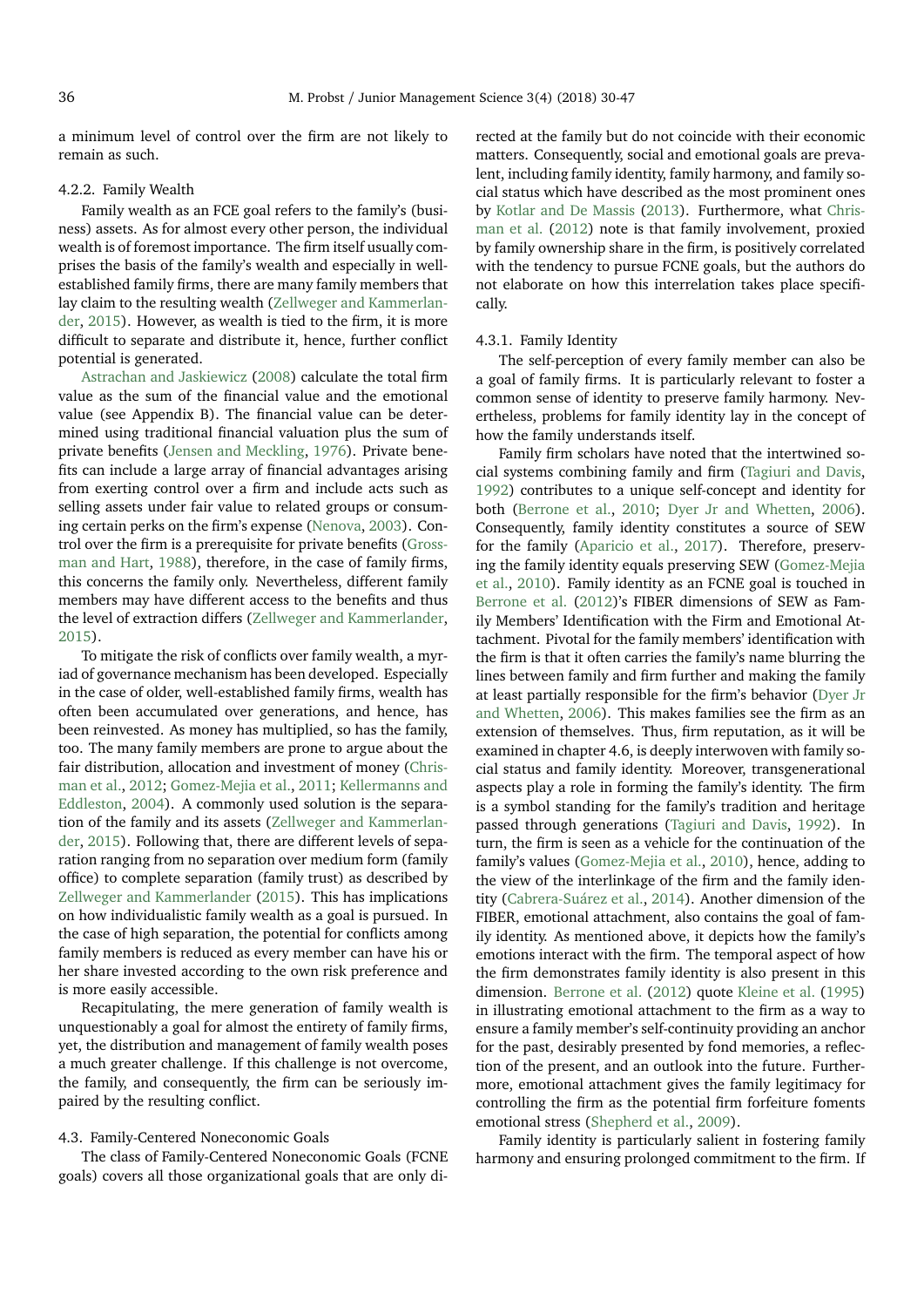family identity is not strong or even fragmented, the family's efforts in the firm can be rendered futile.

#### 4.3.2. Family Harmony

Harmony, from the Ancient Greek word for unity (*Aρµνια*), as the prevention of conflicts and a general sense of unification, is a goal many families strive for. For firm-owning families, it is especially important to not impair the firm by creating conflicts. Research shows a reciprocal relationship between family harmony and the firm performance (cf. [Habbershon et al.,](#page-16-17) [2003\)](#page-16-17). Damage to one dimension will eventually hurt the other one as well.

Research covers the goal of family harmony in various models. [Miller and Le Breton-Miller](#page-16-7) [\(2014\)](#page-16-7) describe, in particular, family harmony as connected to Restricted SEW, meaning that the influence is limited to the family only. [Berrone et al.](#page-15-9) [\(2012\)](#page-15-9) touch it in their SEW dimensions of Binding Social Ties and Emotional Attachment. Binding social ties relates to the family firm's social relations, in particular with the family. In accordance to [Cruz et al.](#page-15-28) [\(2012\)](#page-15-28), [Berrone et al.](#page-15-9) [\(2012\)](#page-15-9) illustrate the effect of the family's kinship ties on the enclosed members. After ties are formed, SEW enriches them with mutual trust, commitment to the firm, and feelings of closeness that result in collective social capital, hence fostering SEW. If those ties are severed, SEW is lost. Thus, the objective of family harmony aims at preserving SEW. The other dimension, emotional attachment, aims at capturing how emotions play a role in the context of both, the family and the firm [\(Berrone et al.,](#page-15-9) [2012\)](#page-15-9). The involvement of not only the family but also its emotions is what scholars use as a criterion for defining a family firm [\(Berrone et al.,](#page-15-9) [2012;](#page-15-9) [Eddleston and Kellermanns,](#page-15-29) [2007;](#page-15-29) [Tagiuri and Davis,](#page-17-6) [1992\)](#page-17-6). As the family and the firm system often lack clearly defined borders, family emotions can enter the firm and impact decisions and process [\(Baron,](#page-15-30) [2008\)](#page-15-30). Since emotions range from positive ones (e.g., love or happiness) to negative ones (e.g., anger or hatred), their impact is as manifold as the emotions themselves.

According to [Schulze et al.](#page-17-12) [\(2003\)](#page-17-12) and [Schulze et al.](#page-17-13) [\(2001\)](#page-17-13), a common mechanism in family firms to ensure harmony based on mutual feelings of affect is altruism, i.e., "a trait that positively links the welfare of an individual to the welfare of others." [\(Kellermanns and Eddleston,](#page-16-21) [2004,](#page-16-21) p. 215) Based on the mutual affect, family members behave more caring and considerate, thereby fostering commitment and loyalty [\(Kellermanns and Eddleston,](#page-16-21) [2004;](#page-16-21) [Schulze](#page-17-12) [et al.,](#page-17-12) [2003\)](#page-17-12). If a family member were not to act altruistically, his or her utility would decrease. The negative consequences of not acting altruistically outweigh the benefit of saved resources. For this reason, acting altruistically also means acting egoistically at the same time [\(Schulze et al.,](#page-17-12) [2003\)](#page-17-12). Still, this consideration takes place inadvertently. Hence, altruism enhances the existing bonds between family members by increasing the affect component. In contrast to these positive effects, altruism can hurt the firm's performance by triggering decisions that may be self-less, hence, preserving family harmony and SEW. Yet, these decisions may not be sound from

a purely financial perspective. Thereby, agency conflicts with potential non-family management could be created [\(Jask](#page-16-23)[iewicz and Klein,](#page-16-23) [2007;](#page-16-23) [Kellermanns and Eddleston,](#page-16-21) [2004\)](#page-16-21). These agency conflicts can, in turn, impose further problems on the firm. Following [Schulze et al.](#page-17-12) [\(2003\)](#page-17-12), also internal problems can be triggered by altruism such as free-riding or prolonged dependence on the family's generosity. In families with multiple family branches, altruism can also impair family harmony if a particular family branch is favored over another. In such a case, altruism increases family branch harmony but at the same time decreases overall family harmony. Agency theory as well as families have been concerned with this issue for a prolonged time and have found certain mitigation mechanism from the field of family governance [\(Schulze](#page-17-12) [et al.,](#page-17-12) [2003\)](#page-17-12).

[Debicki et al.](#page-15-14) [\(2016\)](#page-15-14) also cover family harmony and altruism as part of the Family Enrichment dimension of their SEW importance scale. Additional focus is laid upon the feeling of family obligation. This plays into the sense of altruism as already outlined above. However, [Debicki et al.](#page-15-14) [\(2016\)](#page-15-14) view altruism as particularly salient when it comes to employing family members as a member to enhance overall happiness. Family harmony as a goal aims at keeping the relations within the family intact. If harmony is not preserved, conflicts within the family and the firm can erupt.

### 4.3.3. Family Social Status

How the family is perceived by the community is concentrated in the family social status. The third FCNE goal to be evaluated in this subchapter is family social status, i.e., how to the family values its perception by the community. It is primarily built from the family identity as well as how the firm and its relations to the community is seen over time. Their social status is important for many families as it provides them with certain feedback to their actions and rewards pact efforts. However, research on family social status is scarce.

Social status is commonly derived from the family making contributions to the community, either in the form of money or non-financial inputs [\(Berrone et al.,](#page-15-18) [2010\)](#page-15-18). What is most impactful is usually the employment of local community members as this provides a considerable number with jobs and secures their living. More prominent in people's perceptions, however, is sponsoring of charities, associations, and sports clubs, which therefore makes it an attractive activity for family firms [\(Berrone et al.,](#page-15-18) [2010\)](#page-15-18). Especially for future generations, family social status is important, and they wish to consume the benefits emanating from it [\(Le Breton-Miller](#page-16-18) [et al.,](#page-16-18) [2011\)](#page-16-18). Also, family social status acts as a mediator for family control's influence on SEW. A high level of family control increases SEW only if the family is prestigious, i.e., family social status is high because otherwise, the family does not want to be associated with the firm.

Especially for family social status, individual goals of family members are critical. [Schulze et al.](#page-17-12) [\(2003\)](#page-17-12) argue that increased social status strengthens individual members' ego hence forming a collectivist individual goal. The family's social status if perceived as resulting from engagement with the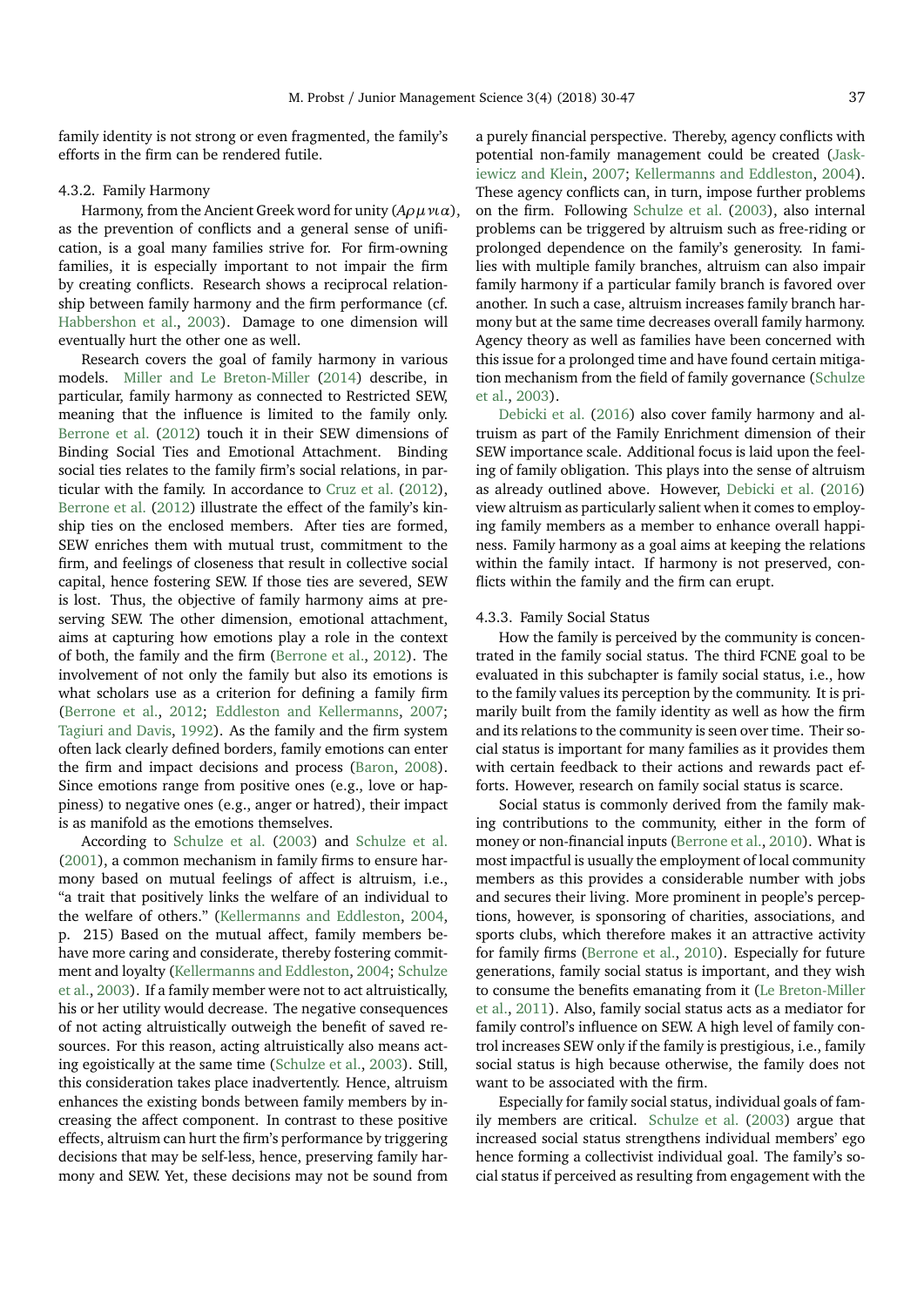firm can foment further engagement. This implies, by argumentum e contrario, that if the family social status is low, engagement will be automatically lowered.

## 4.3.4. Further FCNE goals

[Debicki et al.](#page-15-14) [\(2016\)](#page-15-14) also list other FCNE goals taken from research by [Gómez-Mejía et al.](#page-15-0) [\(2007\)](#page-15-0), [Gomez-Mejia et al.](#page-15-26) [\(2010\)](#page-15-26), and [Jones et al.](#page-16-24) [\(2008\)](#page-16-24), which are partially congruent with the ones mentioned above. Collating with [Aparicio](#page-15-2) [et al.](#page-15-2) [\(2017\)](#page-15-2), it yielded the following listing of further FCNE goals:

- Preservation of the firm's sentimental value to the family and its members
- Fulfillment of obligations to the family that are based on blood ties rather than on strict criteria of competence
- Perpetuation of entrepreneurial spirit and thereby following the founder's vision for the firm

#### 4.4. Nonfamily-Centered Economic Goals

The class of Nonfamily-Centered Economic Goals (NFCE goals) encompasses all organizational goals that only relate to economic aspects and are not specifically directed at the family. They include aspects such as "disparate indicators of economic performance such as growth, survival, and profit." [\(Kotlar and De Massis,](#page-16-8) [2013,](#page-16-8) p. 1273)

## 4.4.1. Firm Survival

The first and foremost goal of every firm is to keep running its business. This goal, of course, also applies to family firms. In contrast to non-firm owning families, the firm is vital to firm-owning ones [\(Tagiuri and Davis,](#page-17-6) [1992\)](#page-17-6). However, families can be forced to intervene when the very firm survival is threatened, and they often need to invest their own wealth to save it. Therefore, families have a profound interest to keep the firm running in order to avoid this compulsion to get actively involved.

Other researchers reviewed the survival of family firms in comparison to non-family firms, however, with ambiguous results [\(Wilson et al.,](#page-17-3) [2013\)](#page-17-3). Some distinct features of family firms, such as SEW [\(Gómez-Mejía et al.,](#page-15-0) [2007\)](#page-15-0), continuous efforts to preserve good relations [\(Berrone et al.,](#page-15-18) [2010\)](#page-15-18), and multigenerational perspectives [\(Miller and Le Breton-Miller,](#page-16-25) [2003\)](#page-16-25) are proposed to enhance the likeliness of family firm survival. Nonetheless, other factors inherent to family firms decrease their likeliness of survival. In contrast, family firms are less likely to join a cooperative as a measure to decrease performance risk, which increases the chance of firm survival drastically but reduces SEW [\(Gómez-Mejía et al.,](#page-15-0) [2007\)](#page-15-0), and they are less likely to diversify [\(Carney,](#page-15-23) [2005;](#page-15-23) [Gomez-Mejia](#page-15-26) [et al.,](#page-15-26) [2010\)](#page-15-26).

[Le Breton-Miller and Miller](#page-16-26) [\(2013\)](#page-16-26) depict how family firms enhance their probability of survival with apt board compositions. In the founding phase, when the firm is most vulnerable although the founder and his or her family are most committed, resources are generally scarce. Hence, the board is appointed in such a way that it can provide needed resources, e.g., technological advice, legal counsel [\(Le Breton-Miller and Miller,](#page-16-26) [2013\)](#page-16-26). In its post-founding phase, the family firm has already established itself, and the founder has handed the firm over to family successors or at least intends to. Since the family has also grown, the potential for intra-family conflicts and rivalry is elevated [\(Kellermanns and Eddleston,](#page-16-21) [2004\)](#page-16-21), so that the family vs. non-family ratio in the board is increased to ensure a fair representation of all family branches. Yet, non-family members are included to provide access to the local community in order to grow the business further [\(Le Breton-Miller and Miller,](#page-16-26) [2013\)](#page-16-26). In its final stage, ownership is more dispersed among different family branches, emotional attachment is reduced, and the firm is often professionally managed. Here, the most critical resource for the firm is still family harmony, which is maintained by appointing respected family members to the board [\(Le Breton-Miller and Miller,](#page-16-26) [2013\)](#page-16-26). [Chrisman et al.](#page-15-31) [\(2013\)](#page-15-31) have found governance, in general, to be pivotal for firm survival.

Synoptically, the firm survival is an indelible goal of a family firm. Without it, the whole family firm system ceases to exist. Yet, family firms possess certain resources that can enhance or lower their chances of survival, requiring them to leverage their advantages.

## 4.4.2. Firm Growth

The growth of the firm as the pursuance and penetration of new ventures, products or markets is a goal of almost all firms. For family firms, sustained growth can ensure the longterm success of the firm, hence, satisfying transgenerational control intentions. Nevertheless, family-centered goals may inhibit firm growth as resources are tied up elsewhere.

Traditionally, growth opportunities are clustered using the matrix of [Anderson and Reeb](#page-15-32) [\(2003\)](#page-15-32) along the dimensions of product and market newness (see Appendix B). The resulting strategies are somewhat differently followed by family firms. Especially diversification, as represented by new products in new markets, is applied to a lesser extent by family firms [\(Gomez-Mejia et al.,](#page-15-26) [2010\)](#page-15-26). In general, family firms do not tend to start a completely new line of products but continuously innovate the existing portfolio [\(Chrisman](#page-15-11) [and Patel,](#page-15-11) [2012\)](#page-15-11). This is due to the fact that identification of family member's with the firm rather extends with focus on the products than the markets they serve [\(Berrone et al.,](#page-15-9) [2012\)](#page-15-9). However, [Aparicio et al.](#page-15-2) [\(2017\)](#page-15-2) list neither goal very high indicating a preference for other goals.

As another basis for firm growth, [Kellermanns et al.](#page-16-27) [\(2008\)](#page-16-27) characterize the firm's entrepreneurial spirit. The more entrepreneurial a firm is, the more likely it is to pursue new ventures, enter new markets, and improve its performance, hence, increasing revenue. Conversely, a lack of entrepreneurial spirit inhibits innovation, consequently limiting long-term opportunities [\(Kellermanns and Eddleston,](#page-16-28) [2006\)](#page-16-28). The firm's founder is in a position to create this spirit,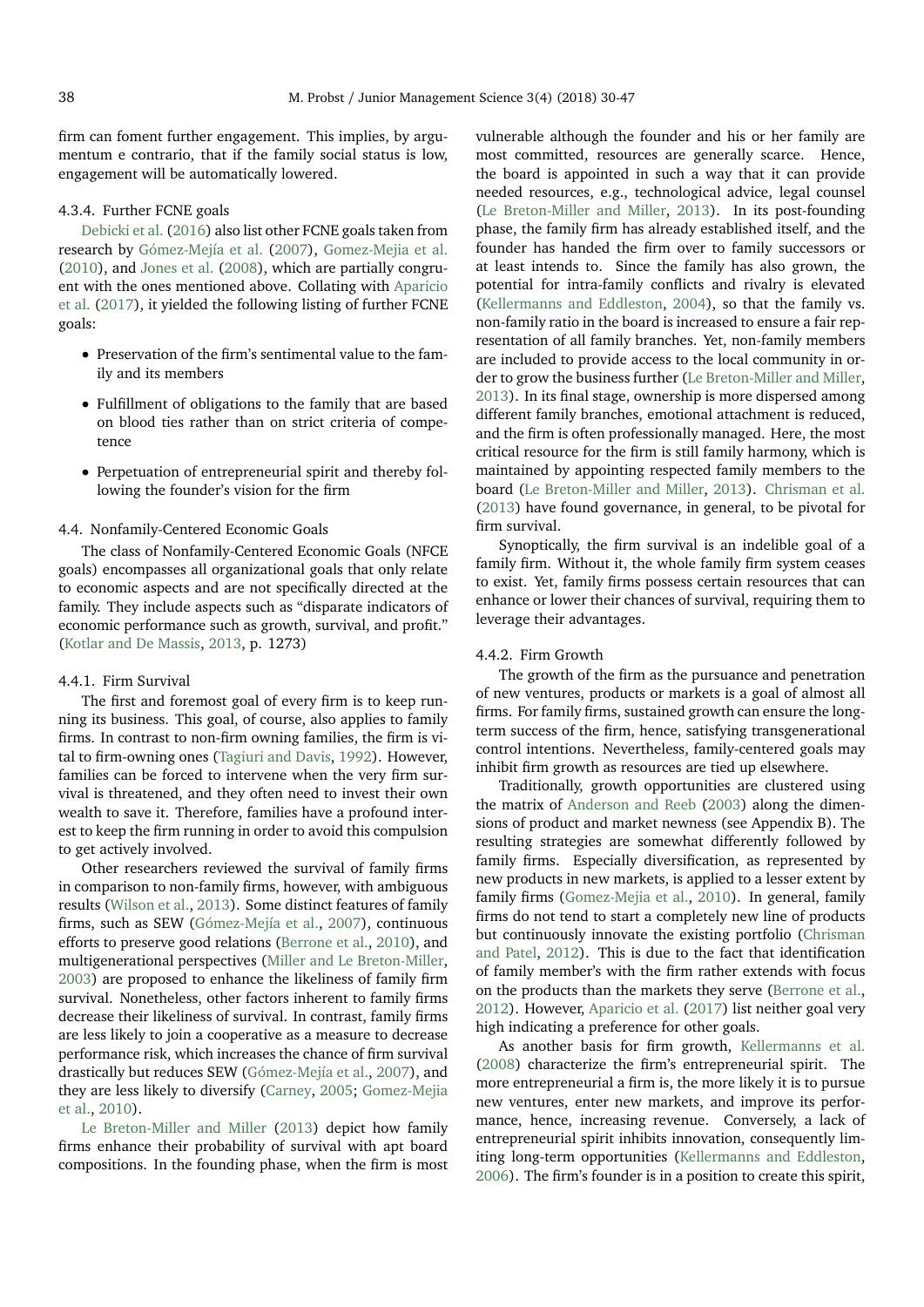and it is likely to last long [\(Schein,](#page-17-14) [1983\)](#page-17-14). The involvement of more generations also provides more entrepreneurial op-

portunities that are seen vital for cross-general growth because of more diverse views and opinions [\(Eddleston and](#page-15-29) [Kellermanns,](#page-15-29) [2007\)](#page-15-29). In support, empirical studies such as [Lee](#page-16-29) [\(2006\)](#page-16-29) show that family firms show higher growth than their non-family peers, which is attributed to family involvement.

Firm growth is vital as it keeps the firm well and creates further resources, hence, enabling the pursuance of many other family firm goal. If the family firm is not growing over a sustained period of time, it can endanger firm survival, and thereupon, the family wealth, too.

## 4.4.3. Firm Economic Performance

The economic performance of a firm is rather short-term oriented and usually stated in a set of financial and economic figures or ratios, such as: EBITDA, sales, profit, ROA, cash flows, and many more. For family firms, these numbers have importance as they lay the basis for a sound business. Nevertheless, it may be the case that due to resource constraint, the goal of economic performance is in contradiction to other goals.

Following, literature has so far presented some evidence with regards to the importance of firm economic performance as an organizational goal [\(Wagner et al.,](#page-17-15) [2015\)](#page-17-15). However, theories on why family firms should be more profitable or less profitable than their non-family counterparts are numerous. [Fama and Jensen](#page-15-33) [\(1983\)](#page-15-33) have argued that the concentration of ownership and control as present in family firms reduces profitability as owners extract private benefits, many scholars have focused on why family firms are likely to be less profitable. Nevertheless, [Wagner et al.](#page-17-15) [\(2015\)](#page-17-15) demonstrated in their meta-study that family firms tend to outperform their non-family counterparts, especially in the case of publicly listed firms and when abstracting from financing structure, i.e. focus on metrics such as ROA instead of ROE.

In affirmation, Aparicio et al. [\(Aparicio et al.](#page-15-2) [\(2017\)](#page-15-2), p. 166) list the item "meeting economic and financial ratios" first in their ranking of family firm goals. The underlying reason for that has already been introduced in chapter 4.3–the firm's economic performance has severe impacts on family wealth [\(Anderson and Reeb,](#page-15-32) [2003\)](#page-15-32) and therefore the family's overall living conditions. In times of financial hardship, caused by lower firm performance, the family wealth is significantly impacted by lower living standards [\(Miller et al.,](#page-16-30) [2008\)](#page-16-30). Yet, several scholars showed in quantitative research that family firms performed better than non-family firms. Using a sample of 511 U.S. corporations, [Demsetz and Lehn](#page-15-34) [\(1985\)](#page-15-34) showed the superior economic performance of family firms qualifying [Fama and Jensen](#page-15-33) [\(1983\)](#page-15-33)'s theory by adding that the family can act as a governance mechanism safeguarding the firm from managerial opportunism. [Anderson](#page-15-32) [and Reeb](#page-15-32) [\(2003\)](#page-15-32) confirmed the outcome, however, warning for a self-selection bias as families may exit non-performing firms.

In the construct of NFCE goals, firm economic performance takes the position of the most short-term oriented, sometimes myopic goal. Albeit economic performance may be ill some years, it is needed to ensure firm growth and firm survival in the long run.

## 4.5. Nonfamily-Centered Noneconomic Goals

The last class of organizational goals of family firms to be described within this academic research is Nonfamily-Centered Noneconomic Goals (NFCNE). They include "improvement and conservation of good relationships with internal and external stakeholders, such as employees and the external community." [\(Kotlar and De Massis,](#page-16-8) [2013,](#page-16-8) p. 1273) What most NFCNE goals have in common is that they are the slightly contorted reflections of FCNE goals into the firm; e.g., family social status to firm external relations, as how the family or the firm is seen by outsiders, respectively. This represents the relationship between Restricted SEW, i.e., the FCNE goals, and Extended SEW, i.e., NFCNE goals, as depicted by [Miller and Le Breton-Miller](#page-16-7) [\(2014\)](#page-16-7). Restricted SEW is solely focused on the family and creating benefits for it, while Extended SEW takes a broader approach and encompasses the creation of benefits also for non-family stakeholders.

## 4.5.1. Firm Internal Relations

First and foremost, the goal of strong internal relations focusses on the family firm's employees and how the relationship between family, firm, and employees is perceived. Based on the family members' identification with the firm (see chapter 4.4), they see the firm as an extension of the family [\(Belk,](#page-15-22) [1988;](#page-15-22) [Berrone et al.,](#page-15-9) [2012\)](#page-15-9). Therefore, internal resources, such as employees, that constitute other aspects of the firm are frequently included in this view [\(Huang et al.,](#page-16-31) [2015\)](#page-16-31).

[Berrone et al.](#page-15-9) [\(2012\)](#page-15-9) cover this within the dimension Binding Social Ties in their SEW dimension model. While foremost capturing the ties between the family members themselves, following [Miller et al.](#page-16-32) [\(2009\)](#page-16-32), they argue that social ties are likely to be expanded to other, non-family stakeholders, with employees being the most prominent ones. This tie, however, is reciprocal since the family draws social status of the employee's affection. In turn, the employee's own social status builds upon with the family's social status and long-term commitment to the firm can increase the employee's self-esteem and influence the way he or she views him- or herself [\(Westhead et al.,](#page-17-16) [2001\)](#page-17-16). Anecdotal references in research document close interactions of employees, in particular, TMT, and the family blurring the lines as employees feel sentiments of emotional ownership of the firm [\(Kotlar and De Massis,](#page-16-8) [2013\)](#page-16-8). [Miller and Le Breton-Miller](#page-16-33) [\(2005\)](#page-16-33) showed, using the examples of retailers Nordstrom<sup>[4](#page-9-0)</sup>

<span id="page-9-0"></span><sup>4</sup>Nordstrom is a U.S.-American chain of department stores covering clothing, shoes, and more fashion items, recently, also expanding into ecommerce.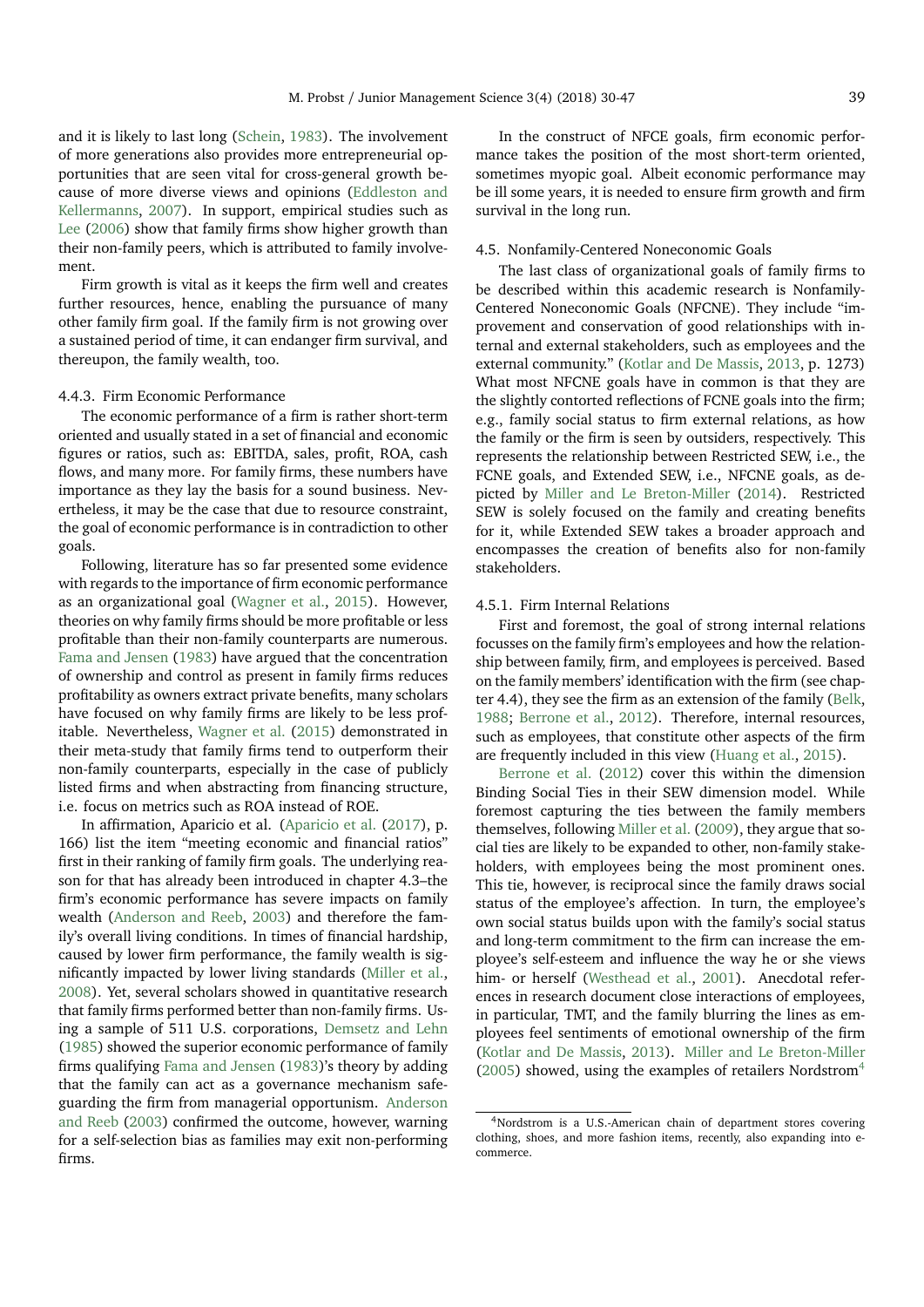and L.L.Bean $^5$  $^5$ , that if the feeling of belonging to the family is shared by employees, their performance and long-term commitment increases. In combination with the dimension Family Members' Identification with the Firm, [Berrone et al.](#page-15-9) [\(2012\)](#page-15-9) outline that these ties can go beyond employees and include the firm's products and services as well as the internal processes. The identification is particularly salient if the product or service contains the family name [\(Dyer Jr and](#page-15-25) [Whetten,](#page-15-25) [2006\)](#page-15-25).

Hence, fostering a sound relation with the firm's employees is another important goal of a family firm. Arising from the identification with the firm, employees are also considered part of the family's endowment. Consequently, if the internal relations are ill, the family may suffer as their sense of identity is compromised.

#### 4.5.2. Firm External Relations

Under the goal of firm external relations, similar ties as the ones mentioned above are captured. Family ties are not necessarily limited to internal stakeholders only [\(Cennamo](#page-15-35) [et al.,](#page-15-35) [2012\)](#page-15-35) but family firms often also care about how the firm is interconnected with outside stakeholders, such as customers, suppliers, and others [\(Berrone et al.,](#page-15-9) [2012;](#page-15-9) [Micelotta](#page-16-34) [and Raynard,](#page-16-34) [2011\)](#page-16-34). As external stakeholders also influence how to the family is perceived (see paragraph on Family Social Status), this is highly relevant for families.

Here, the description by [Debicki et al.](#page-15-14) [\(2016\)](#page-15-14) of the dimension of Family Prominence also comes into play. It emphasizes how others see the family and the firm. Particular items of their research included "[the] recognition of the family in the domestic community for generous actions of the firm" [\(Debicki et al.,](#page-15-14) [2016,](#page-15-14) p. 52) demonstrating the interrelatedness of family social status and the firm external relations. Such relations are established in two-fold ways, that is to say, by contributing to the community and by avoiding to trigger the community's concerns [\(Dyer Jr and Whetten,](#page-15-25) [2006\)](#page-15-25). Then, again, the earlier these ties are established, the stronger they are likely to be, as particularly the founder leaves an imprint on the firm [\(Schein,](#page-17-14) [1983\)](#page-17-14). [Berrone et al.](#page-15-18) [\(2010\)](#page-15-18) confirm that engagement is elevated in firms with local roots. For the family, these ties can act as an "insurance" [\(Dyer Jr and Whetten,](#page-15-25) [2006,](#page-15-25) p. 791), since in times of crisis the community might repay what the family and the firm contributed [\(Debicki et al.,](#page-15-14) [2016\)](#page-15-14). Hence, building up and fostering good external relations is partially done out of selfinterest, partially to satisfy goals of family identity and family social status [\(Cabrera-Suárez et al.,](#page-15-27) [2014\)](#page-15-27). The latter makes engagement with the community more likely for family firms [\(Berrone et al.,](#page-15-18) [2010\)](#page-15-18) as non-family firms do not pursue such goals. On the other hand, the community is likely to accept the contribution as it will be beneficial to it. Instances of hindrances of due to a poisonous community culture have been described, which resulted in not only corrupted relations but also economic downturn, see Banfield (1958) as presented in [Dyer Jr and Whetten](#page-15-25) [\(2006\)](#page-15-25).

A common example of family firms engaging with the community are corporate social responsibility (CSR) actions, and family firms also demonstrate a higher level of community citizenship [\(Berrone et al.,](#page-15-18) [2010\)](#page-15-18). A well-researched example is family firms overfulfilling environmental standard [\(Dou et al.,](#page-15-36) [2017\)](#page-15-36). Because academia presented evidence both in favor of environmental compliance increasing financial performance and against (cf. [Berrone et al.,](#page-15-18) [2010\)](#page-15-18), it is not clear if the increased economic risk of going beyond requirements will yield any return. Therefore, it is likely that non-financial elements even out the risk-reward discrepancy and motivate decision-makers to invest in environmental compliance. Rather do noneconomic motivates matter as [Westhead et al.](#page-17-16) [\(2001\)](#page-17-16), as cited in [Berrone et al.](#page-15-9) [\(2012\)](#page-15-9) and [Dyer Jr and Whetten](#page-15-25) [\(2006\)](#page-15-25), present evidence in support that a public outrage against a firm carrying the family's name can be emotionally desolating for the respective family members. Notwithstanding, Aparicio et al. [\(Aparicio et al.](#page-15-2) [\(2017\)](#page-15-2), p. 166) list NFCNE items including "create and maintain ties with local community" and "assume commitments to society and the local networks" only midfield.

Firm external relations as a family firm organizational goal constitute a logical fusion derived from the identification process as described above, the goal of family social status, and the unique resources non-family stakeholders can contribute to the firm. Lacking good external relations, family engagement is reduced, and also firm performance may suffer.

## 4.6. Goal Outcomes

Family firm goals have an impact on various levels within the organization with the two most important of them being the family firm and the family itself. For each level, an array of possible outcomes will be reviewed.

On the firm level, a vital relationship lies between the involvement of family members in management and the pursuance of family-centered goals, as described in chapter 4.3 and 4.4 since family-centered goals also tend to be less tangible than nonfamily-centered goals. The more noneconomic goals are pursued, the harder it is to measure their attainment, hence reducing average executive compensation [\(Chua et al.,](#page-15-21) [2009\)](#page-15-21). For non-family managers, this is less attractive as their compensation will most likely be uncompetitive. Hence, the more noneconomic goals are pursued, the less professional the management in terms of non-family members will be [\(Chrisman et al.,](#page-15-37) [2014\)](#page-15-37). Additionally, a strong focus on family-centered goals increases the potential for conflicts between the family and non-family managers, hence, does the pursuance of family-centered goals also reduce the involvement of non-family managers [\(Lutz and Schraml,](#page-16-35) [2011;](#page-16-35) [Zellweger et al.,](#page-17-5) [2012\)](#page-17-5). On the other hand, scholars have shown that the more non-family managers serve in the firm, the less family-centered goals are pursued [\(Achleitner et al.,](#page-15-38) [2010;](#page-15-38) [Miller et al.,](#page-16-30) [2008\)](#page-16-30). Therefore, a reciprocal relationship can be assumed and is

<span id="page-10-0"></span><sup>&</sup>lt;sup>5</sup>L.L.Bean is U.S.-American chain of department stores specializing in outdoor equipment.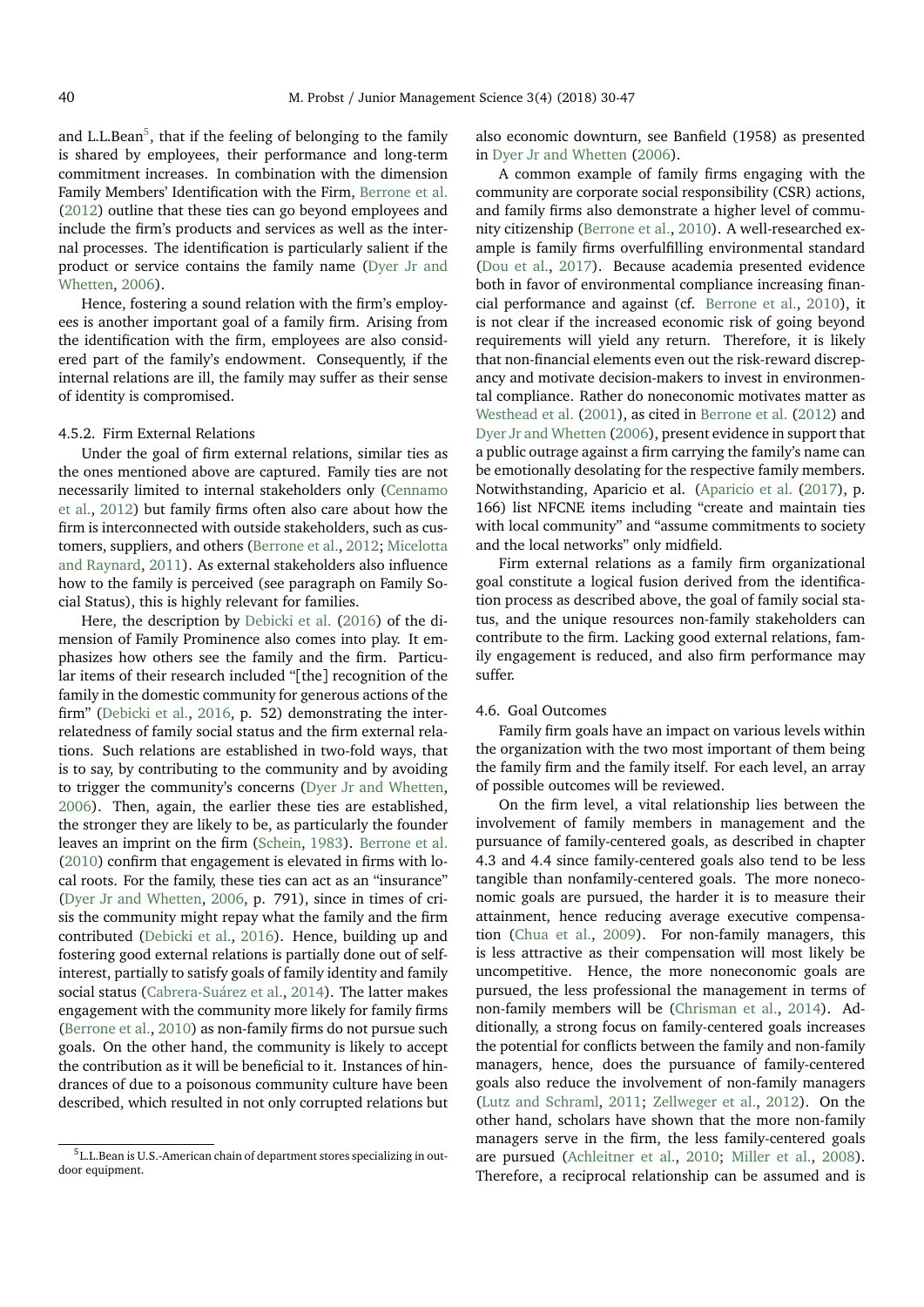supported by academic literature. However, for the specific family-centered goal of intra-family succession as part of sustained family control, literature remains ambiguous. Smaller family firms hire less non-family managers when an intrafamily succession is immanent. Conversely, the opposite holds true for larger firms. Nevertheless, research has shown that non-family employees can also be positively affected in their motivation and performance by the achievement of family-centered goals [\(Achleitner et al.,](#page-15-38) [2010;](#page-15-38) [Miller et al.,](#page-16-30) [2008\)](#page-16-30).

Also agency theoretic considerations come into play. Less goal diversity among all involved stakeholders reduces the need for a board of directors, as [Pieper et al.](#page-16-36) [\(2008\)](#page-16-36), showed since this implies stewardship behavior [\(Le Breton-Miller](#page-16-18) [et al.,](#page-16-18) [2011\)](#page-16-18). Also, board composition is affected. High goal alignment favors not only small boards but also a lower ratio between non-family and family members on the board [\(Jaskiewicz and Klein,](#page-16-23) [2007\)](#page-16-23). On the contrary, [Jaskiewicz](#page-16-23) [and Klein](#page-16-23) [\(2007\)](#page-16-23) observed that large boards with many non-family members could indicate an agency conflict between owner and managers. Thus, goal diversity defining agency and stewardship behavior of stakeholders interacts with the size and composition of the board as well as other governance structures. Consequently, collective pursuance of goals reduces agency conflicts and hence the need for costly governance mechanisms [\(Davis et al.,](#page-15-7) [1997\)](#page-15-7).

As [Chrisman et al.](#page-15-39) [\(2007\)](#page-15-39) have shown that more alignment of family firm goals and hence reduced governance cost increase firm performance. [Miller and Le Breton-Miller](#page-16-33) [\(2005\)](#page-16-33) point out the superior performance of family firms compared to their non-family peers. This holds especially true if family ownership is high, hence connecting to the goal of family control over the firm.

#### 4.6.1. Family Level

On the family level, goal alignment is of utmost importance. Major findings of how the relationship among family members is affected are based on how family interactions within their firm, markedly how relationship conflicts can negatively impact family firm performance [\(Eddleston](#page-15-29) [and Kellermanns,](#page-15-29) [2007;](#page-15-29) [Kellermanns and Eddleston,](#page-16-21) [2004\)](#page-16-21). For no conflicts and thus high goal alignment, [Lee and Ro](#page-16-37)[goff](#page-16-37) [\(1996\)](#page-16-37) noted that this could foster unification within the family. Likewise, goal success fosters family harmony [\(Philbrick and Fitzgerald,](#page-16-38) [2007\)](#page-16-38).

Family members' individual attitude is impacted by several goal attributes, such as: (1) Goal difficulty, (2) goal novelty, and (3) goal duration [\(Kotlar et al.,](#page-16-10) [2018\)](#page-16-10). If a goal is achieved, family members feel more motivated and committed to the firm as well as perform better due to rewards in monetary or affective form [\(Kotlar et al.,](#page-16-10) [2018\)](#page-16-10). This holds especially true for difficult and novel goals, i.e., goals that have low probability of success given the firm's resources and situation [\(Locke and Latham,](#page-16-39) [2002\)](#page-16-39) and goals that require new capabilities [\(Sitkin et al.,](#page-17-17) [2011\)](#page-17-17), respectively, as increased goal difficulty and novelty enhance the desire to perform in the best possible way, thus intensifying satisfaction

once the goal is achieved [\(Kotlar et al.,](#page-16-10) [2018;](#page-16-10) [O'Leary-Kelly](#page-16-40) [et al.,](#page-16-40) [1994\)](#page-16-40). The longer the goal duration, the lower the performance and later motivation and commitment will be since family members will reduce pace when driving the goal. However, too tight deadlines increase pressure to an extent where performance, motivation, and commitment will slack [\(Locke and Latham,](#page-16-39) [2002\)](#page-16-39), hence setting forth a u-shaped relationship.

Although socioemotional wealth is also of high importance in the goal setting process (see chapter 4.2), it is also a goal outcome. Literature differentiates goal outcome-related SEW into SEW preservation and SEW generation [\(Williams Jr](#page-17-18) [et al.,](#page-17-18) [2018\)](#page-17-18). As illustrated by [Gómez-Mejía et al.](#page-15-0) [\(2007\)](#page-15-0), SEW preservation as an ultimate goal and the reference point [\(Berrone et al.,](#page-15-18) [2010;](#page-15-18) [Kahneman and Tversky,](#page-16-2) [1979\)](#page-16-2) drives many decisions in the firm, often increasing the performance risk, i.e., current performance is lower than past performance or competitors' performance. If SEW is preserved and even enlarged, SEW generation takes place. Nonetheless, SEW generation has not experienced much attention in literature yet. However, other scholars outlined the potential for the negative valence of SEW [\(Kellermanns et al.,](#page-16-41) [2012;](#page-16-41) [Miller](#page-16-7) [and Le Breton-Miller,](#page-16-7) [2014\)](#page-16-7). In their research, they describe cases in which both, family members felt pained and nonfamily parties were mistreated. Younger generations may feel pressured into taking over the firm hence only hesitantly accepting [\(Freudenberger et al.,](#page-15-40) [1989;](#page-15-40) [Schulze et al.,](#page-17-13) [2001\)](#page-17-13) or different branches of the family may be fighting over the control over the firm (cf. [Kellermanns et al.,](#page-16-41) [2012\)](#page-16-41). Moreover, minority shareholders stake in the firm might have been expropriated, or employees have been mistreated (cf. [Kotlar](#page-16-8) [and De Massis,](#page-16-8) [2013;](#page-16-8) La Porta et al., 2000). Yet, from a SEW perspective, acting in this way preserves SEW for the family. Generally speaking, most family firm goals aim at preserving or even generating SEW, nevertheless, consequences can differ [\(Chua et al.,](#page-15-41) [2018\)](#page-15-41).

The outcome of the family firm's organizational goals concerns firm and family. Each system has unique dimensions into which the goals reverberate and later shape the decision-making process in the firm. However, for each family firm, a specific organizational goal leaves a unique imprint in the respective dimensions. Figure 15 in Appendix B shows this interplay graphically. Special focus is laid upon the fact that the family firm's organizational goals influence both, the firm and the family system (cf. [Tagiuri and Davis,](#page-17-6) [1992\)](#page-17-6).

#### 4.7. Goal Alignment

Organizational goals do not constitute a static process but are subject to constant changes hence in need of feedback and alignment processes [\(Kotlar et al.,](#page-16-10) [2018;](#page-16-10) [Williams Jr](#page-17-18) [et al.,](#page-17-18) [2018\)](#page-17-18). They require organizations to use alignment processes for the formation and realization of goals as well as changes in resource allocation based on the perception of the goal outcome. Other research highlights the importance of continuous evaluations of current performance against past performance or the competitors' ones [\(Iyer and Miller,](#page-16-42) [2008;](#page-16-42) [Mishina et al.,](#page-16-43) [2010\)](#page-16-43). Therefore, most family firms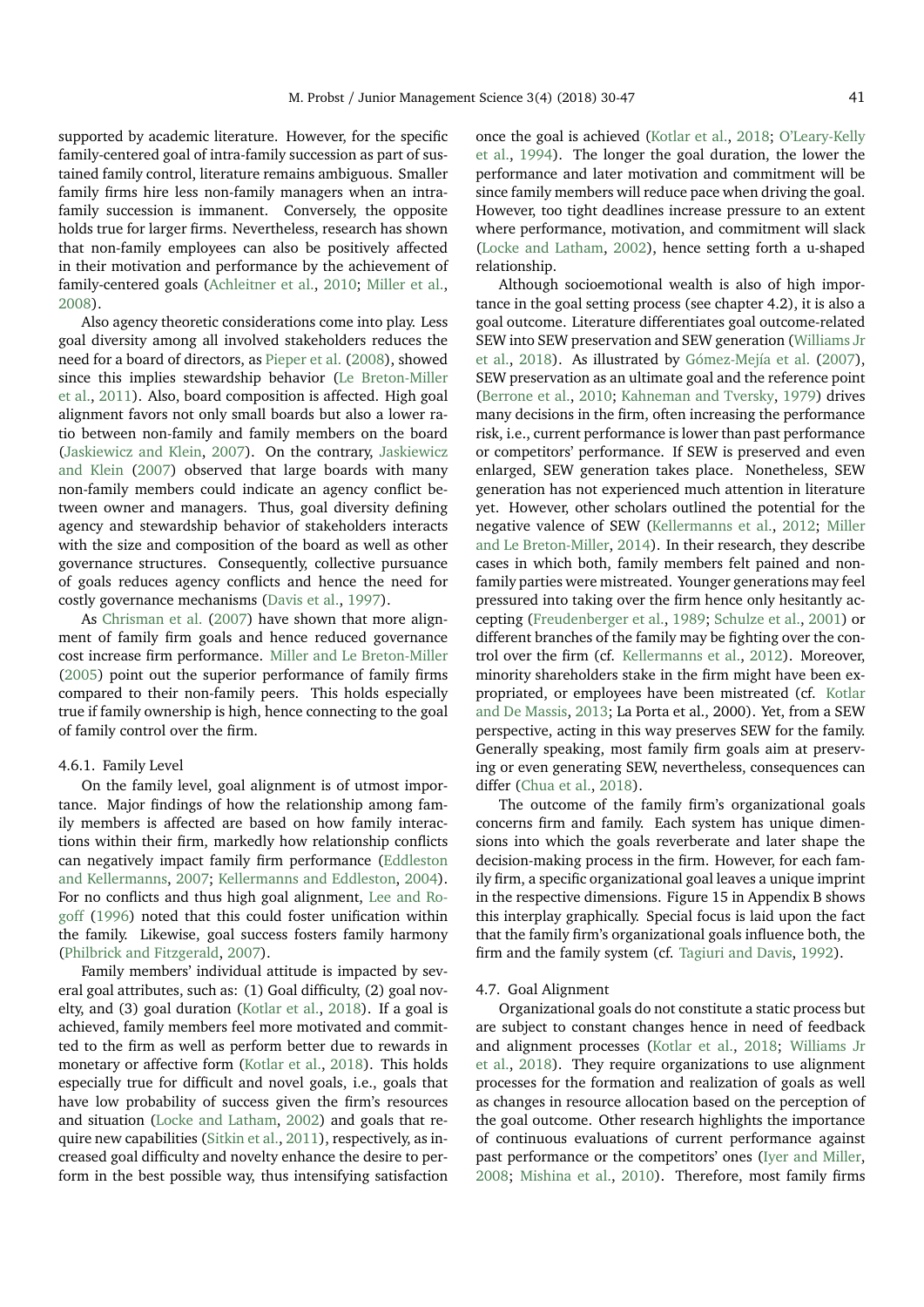also apply formal and/or informal feedback processes for their organizational goals (cf. [Kotlar and De Massis,](#page-16-8) [2013\)](#page-16-8). What deeply impacts goal feedback processes is the fact there rarely is a sole goal that is pursued at a time only. Goals can be independent of another, but are often interrelated, either additive in effect, e.g., strengthened family identity and community relations increase family reputation or rivaling, e.g., economic performance might require a factory closing thus contradicting good community relations. For both cases, but especially the latter, a goal hierarchy needs to be established [\(Greve,](#page-15-42) [2008\)](#page-15-42). [Kotlar et al.](#page-16-10) [\(2018\)](#page-16-10) illustrate this feedback process as following either a sequential [\(Ethiraj](#page-15-43) [and Levinthal,](#page-15-43) [2009;](#page-15-43) [Greve,](#page-15-42) [2008\)](#page-15-42) or simultaneous attention rule [\(Labianca et al.,](#page-16-44) [2009\)](#page-16-44). The limiting feature of sequential attention that forces organizations to give up on one goal before pursuing another is what drives most organizations to follow a simultaneous attention rule [\(Kotlar et al.,](#page-16-10) [2018\)](#page-16-10). Also taking the decision which goal to pursue under the sequential rule can spark disagreement because reference points and outcome utility may differ among decision makers [\(Martin et al.,](#page-16-15) [2013\)](#page-16-15). For example, the family uses the preservation of SEW as the reference point while nonfamily investors follow primarily financial motives [\(Berrone](#page-15-9) [et al.,](#page-15-9) [2012\)](#page-15-9). For some goals this may not be a problem withal as they are hierarchically-related with one another, i.e., the first goal is a prerequisite for the next, higher goal, e.g., good community relations for family social status, thus repealing both attention rules [\(Ethiraj and Levinthal,](#page-15-43) [2009;](#page-15-43) [Kotlar et al.,](#page-16-10) [2018\)](#page-16-10). Having reviewed 36 family firms, [Apari](#page-15-2)[cio et al.](#page-15-2) [\(2017\)](#page-15-2) provide a potential hierarchy of goals. The ranking does not confine to a single goal class but alternates between. As the foremost goal, they describe the firm's economic performance or more specifically meeting financial ratios, e.g., sales, profit. Second, the reviewed family firms strive for handing over the firm in a good state to the next generation. At the third and fourth place, they list retaining family control over the firm and the board respectively. Nevertheless, the heterogeneity of family firms does not allow for a definite and rigid list [\(Aparicio et al.,](#page-15-2) [2017\)](#page-15-2).

In the following, three different feedback elements, communication, conflict, and reputation, as in [Williams Jr et al.](#page-17-18) [\(2018\)](#page-17-18), will be presented. A common understanding of the specific organizational goal is the foremost prerequisite for attainment. Without that commitment to the common goal, it cannot be fostered hence reducing effectiveness [\(Anderson](#page-15-32) [and Reeb,](#page-15-32) [2003\)](#page-15-32). For family firms, there are unique ways of communicating within the family or with firm stakeholders. As described in chapter 4.2, family firms can use professional and familial social interactions in their goal process [\(Kotlar](#page-16-8) [and De Massis,](#page-16-8) [2013\)](#page-16-8). Familial social interactions are unmatched in the overlap of family and firm systems. Hence, literature finds them to be particularly effective when dealing with family-centered goals [\(Kotlar and De Massis,](#page-16-8) [2013\)](#page-16-8). Notwithstanding, communication is not limited to the family only. [Danes](#page-15-44) [\(2006\)](#page-15-44) presents the advantage of open interaction including all stakeholders being a consistent performance assessment of the goals incorporating possibilities of beneficial changes. Consistent with [Sharma et al.](#page-17-19) [\(1997\)](#page-17-19), the culture of the family firm can drive communication in the goal process. In particular, paternalistic cultures that distinguishing themselves by high-power distance communication [\(Hofstede,](#page-16-45) [2001\)](#page-16-45) is often impaired thus reducing the frequency of feedback [\(Kelly et al.,](#page-16-46) [2008\)](#page-16-46).

Conflicts arise within the firm because the resources of the firm and the family are limited, therefore they need to be allocated efficiently, and goals need to be prioritized, which is a frequent source of conflict [\(Achleitner et al.,](#page-15-38) [2010;](#page-15-38) [Lee and](#page-16-37) [Rogoff,](#page-16-37) [1996\)](#page-16-37). From a behavioral perspective, conflicts arise when organizational members feel a disparity in the perceived utility of outcome, in the case of family firms, mostly an imbalance between the prioritization of the firm and the family's member. Therefore, conflict can be considered as a feedback to the family firm's goals. [Schulze et al.](#page-17-12) [\(2003\)](#page-17-12) note that conflicts are particularly frequent when succession is immanent thus attributing to [Kotlar and De Massis](#page-16-8) [\(2013\)](#page-16-8)'s observation that goal diversity is notably elevated during the time of succession, circumstantially confirming the mediating effect of conflicts in the goal process of family firms. After all, if conflicts remain unresolved, they are, most likely, diminishing family member satisfaction and performance [\(Danes,](#page-15-44) [2006;](#page-15-44) [Eddleston and Kellermanns,](#page-15-29) [2007;](#page-15-29) [Kellermanns and](#page-16-21) [Eddleston,](#page-16-21) [2004\)](#page-16-21).

Outside feedback also serves as an alignment function. Particularly, family firms strive for a good reputation [\(Chen](#page-15-45) [et al.,](#page-15-45) [2010\)](#page-15-45), thus, functioning as a control mechanism and goal at the same time. If SEW goals are perceived as positive by outside stakeholder, i.e., the community, non-family managers, etc., this will enforce the fostering of SEW goals and also enhances bonds between the family and the firm [\(Zellweger et al.,](#page-17-20) [2013\)](#page-17-20).

Goal feedback constitutes an essential part of the overall goal process, which will be illustrated later. By using communication, conflicts, or a mixture of both, there is constant alignment throughout the whole goal process. Additionally, reputation serves as a feedback mechanism from outside stakeholders.

#### **5. Limitations and Avenues for Future Research**

This thesis is based on a systematic literature review hence it is subject to all limitations of such a review. One limitation is that only the content that was found can ultimately be reviewed. I tried to mitigate that risk by not only using EBSCO Delivery Service but also the ancestry approach [\(Cooper,](#page-15-5) [1982\)](#page-15-5), nevertheless, a certain bias will still existent. Since the field of the family firms and their goals is still emerging and the key papers used are quite recent, it could be likely that a relevant piece of literature has not been identified and included. Moreover, this field of research hitherto lacks a common terminology which increase the difficulty of finding the right keywords for the bibliographic database search. Hence, the ancestry approach yielded many articles and papers, also because the topic of organizational draws from many affiliated fields of research,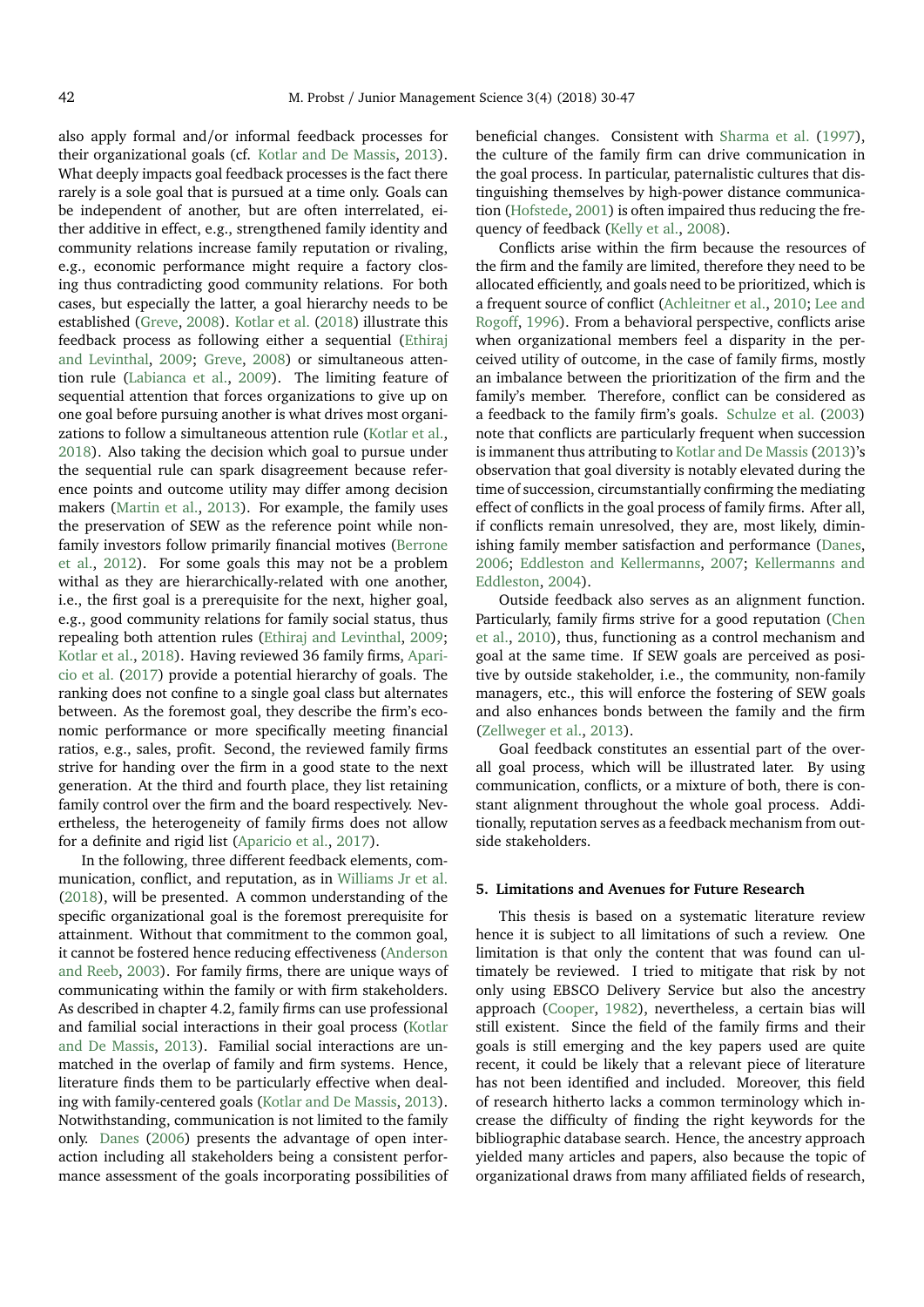this step is afflicted with a certain selection bias. Likewise, I only focused on English, peer-reviewed journals, hence potentially relevant findings published in non-English journals or published elsewhere than academic journals have been excluded. Moreover, the studies analyzed in the review lack an international orientation and multi-country approach. As previously outlined in the chapter on the characteristics of the reviewed literature, most studies focus on Europe or the U.S. and examine on a single country or part of it only. An extension of the data pool might grant further insights, for example regarding geographical and cultural differences.

This thesis contributes to the field of family firm research but draws from a number of more or less affiliated fields of research, such as psychology or sociology. When reasonable, findings have been transferred, however, with caution. In particular, purely conceptual work taken from there may be based on certain assumptions, the field of family firm research cannot fulfill. Nevertheless, empirical evidence is still pending, and reality may prove some elements wrong.

Lastly, a certain limitation of this thesis is heterogeneity of family firms. Whatever findings are presented, and conclusions are drawn, they may apply to some family firms to a greater extent than to others. Aspects of culture, legislation, or general economic situation can severely impact the goal process, thus impairing the results and findings. In light of the almost exclusive focus on Europe and North America, which 93% of the investigated studies addressed, only the Western culture area has been covered, hence arising the need to investigate other culture areas. To that end, Studies focusing on Africa, Asia, and South America should also have been investigated. Furthermore, the difference in firm size and age of the samples included in the reviewed studies vary significantly, further contributing to the limitations of this thesis.

Overall, the findings should be regarded to with caution as the aforementioned factors may assume a certain underlying bias and generalization of findings is also limited due to family firm heterogeneity.

Although organizational goals of family firms have been researched in the recent years, there still exist various research avenues that should be followed in future research in order to gain a comprehensive understanding of family firms and their goals. Although the theory of the goal setting process dates back to [Cyert et al.](#page-15-6) [\(1963\)](#page-15-6), it yet not fully understood, especially with regards to family firms.

- Do family firms form coalitions differently?
- Are there mixed family/non-family subcoalitions and if yes how do they act?
- Are professional and familial social interactions often interrelated?

As another avenue for future research, organizational goals of family firms should be further investigated. In particular, many goals are overlapping and have been heretofore only insufficiently defined. Additionally, empirical work is lacking for many of them. Furthermore, goal outcomes have been researched as in comparison to non-family firms. However, as another avenue for future research, goal outcomes along the dimensions presented before can help to elucidate the goal process more clearly.

- How can goal outcomes be classified further?
- What are meaningful ways to investigate this array?

Next, the feedback process is a vital element for goal alignment. Nevertheless, so far little is known besides that more communication increases chances of alignment and that conflict can be beneficial. Drawing upon work from the fields of communication science and psychology, more specific ways of communication and conflict as feedback processes should be described. Also, how the influence of goal hierarchy and the learnings drawn from the outcome is so far not fully understood. The former may change during the feedback process, while the latter can difficult to quantify.

• Moreover, how do the firm's culture and the intrafamily relations influence the feedback process?

Also, the interaction between the steps of the process would benefit from further research. The process as such is unlikely to run strictly linearly. When setting a goal, organizational do have a certain goal and outcome in mind, hence, there is presumably a particular interplay. Nevertheless, it has hitherto been insufficiently investigated.

• And if there is an interplay, how strong is it?

Another avenue for future research is understanding how the context of firm and family impacts its goal and goal process. As manifold as the context can be, the many-faceted the influence on the goals themselves and especially their outcome will be.

- Which role do macro factors like legislation, technology, and culture play?
- And which do micro factors, such as the education, equity stake, and personality of a certain organizational member?

Ultimately, the relation of the goal process to the subsequent decision-making process also needs further investigation. Albeit, research has shown that there is an interaction, yet, it is to be fully understood.

- How does each goal outcome dimension influence the decision-making process?
- Does the goal feedback process also affect decisionmaking and if it does, to what extent?

## **6. Conclusion**

Building upon a systematic review of 117 articles, in this thesis, I depict the goal process of family firms. It differs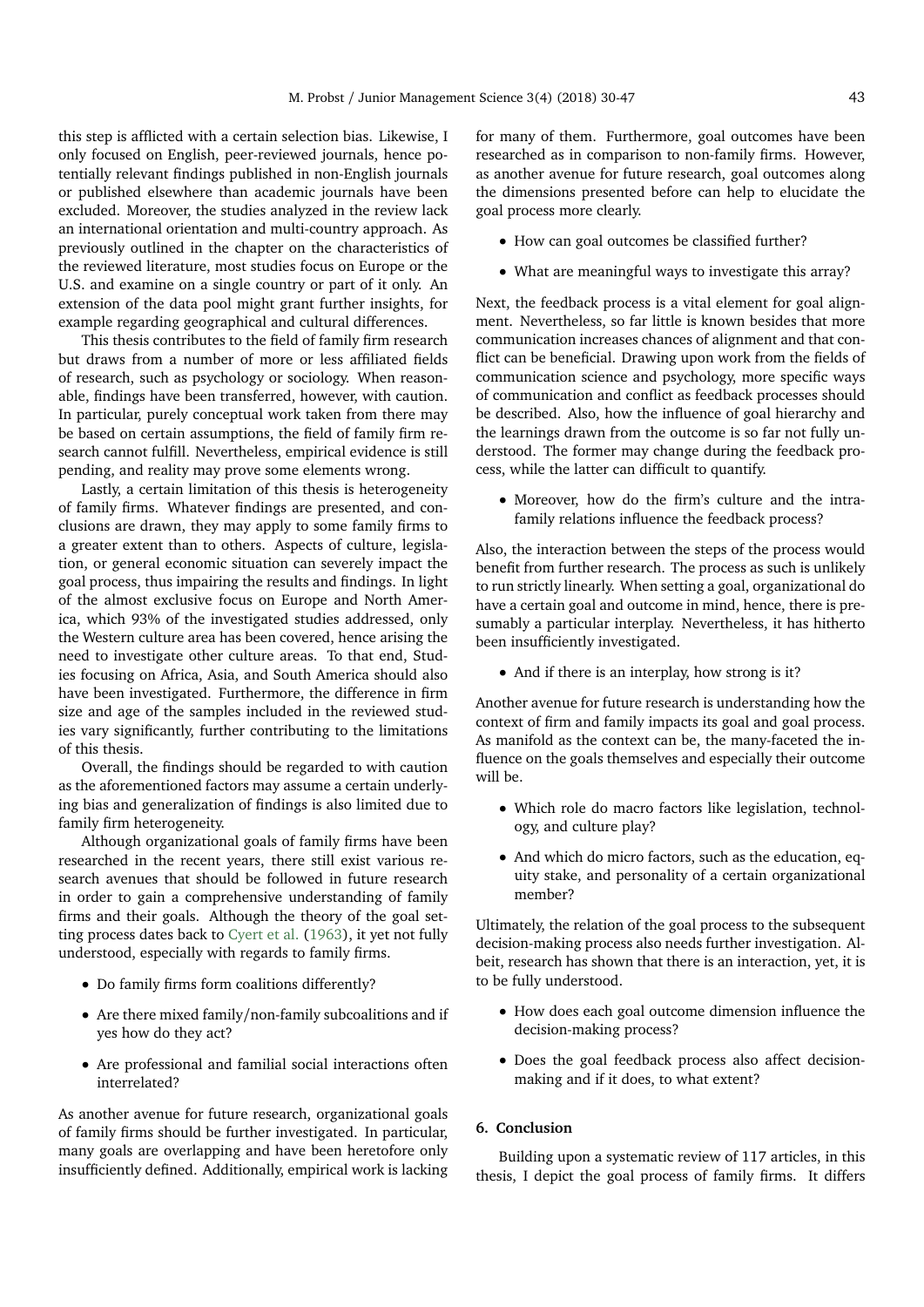from the goal process of non-family firms in various points. First, when setting goals, family members are more influential and pursue more different individual goals than nonfamily members. Later, bargaining can also take place on an affective level and stabilization can be based on mutual trust, in addition to the regular process as described by [Cyert](#page-15-6) [et al.](#page-15-6) [\(1963\)](#page-15-6). At this point, the conservation of Socioemotional Wealth (SEW) is highly impactful as it constitutes the reference point in regard to which decisions are taken.

From there, four distinct classes of family firm organizational goals emerge, differing in the dimensions of family- /nonfamily-centered as well as economic/noneconomic. This results in family-centered economic, family-centered noneconomic, nonfamily-centered economic, and nonfamilycentered noneconomic goals. Each goal class holds organizational goals. Goals are often interrelated and affect each other, thus, rather forming an alloy of goals that are pursued.

The goals reflect a certain outcome, which can be clustered in to influence on the firm and on the family. Here, future clustering is somewhat inconclusive and should be subject to further research as well as the alignment processes that continue through the whole goal process.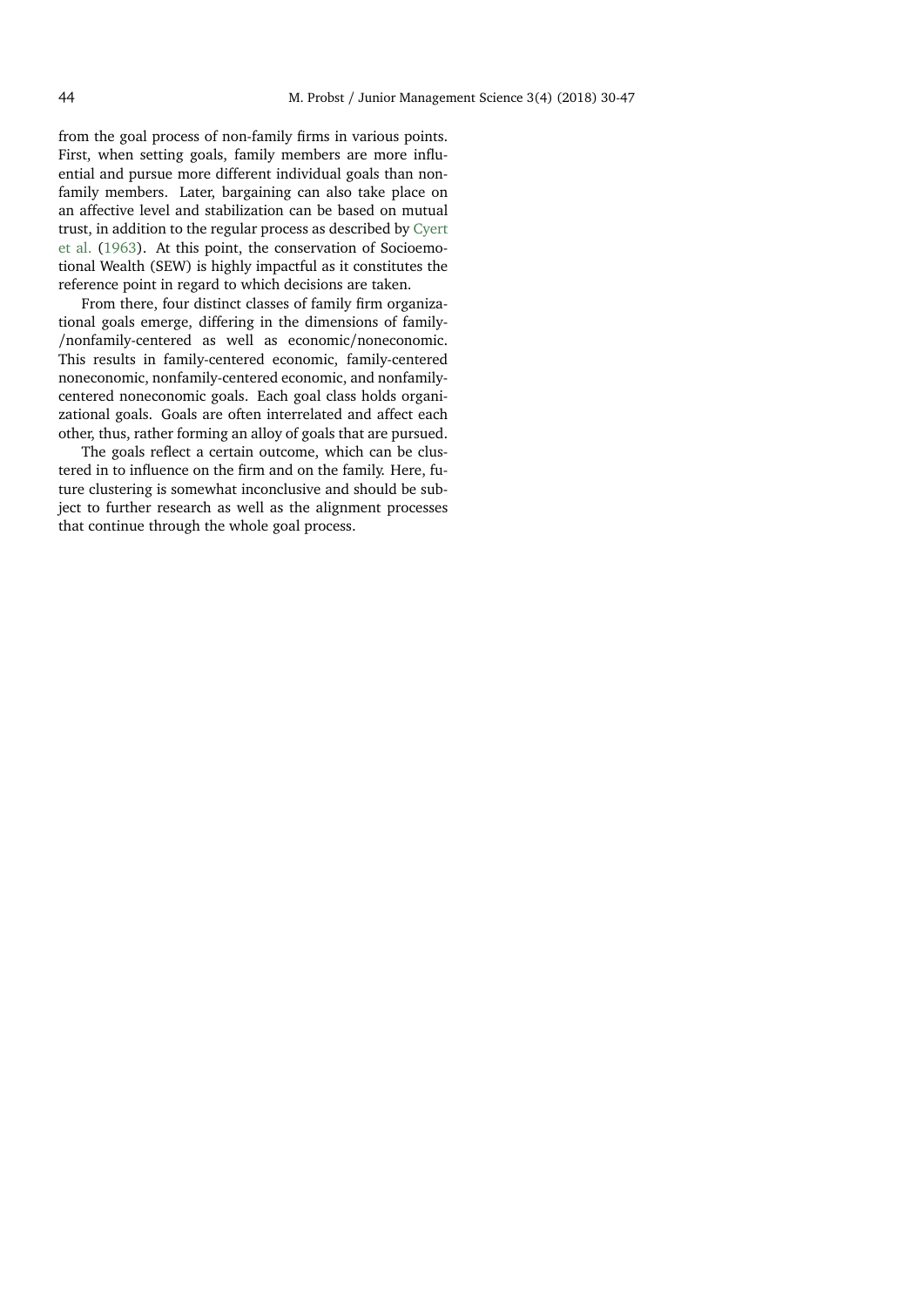#### **References**

- <span id="page-15-38"></span>Ann-Kristin Achleitner, Carolin Bock, Reiner Braun, Stephanie Schraml, and Juliane Welter. Goal structures in family firms: Empirical evidence on the relationship between firm and family goals. *ZfKE–Zeitschrift für KMU und Entrepreneurship*, 58(3):1–25, 2010.
- <span id="page-15-32"></span>Ronald C Anderson and David M Reeb. Founding-family ownership and firm performance: evidence from the s&p 500. *The journal of finance*, 58(3): 1301–1328, 2003.
- <span id="page-15-2"></span>Gloria Aparicio, Rodrigo Basco, Txomin Iturralde, and Amaia Maseda. An exploratory study of firm goals in the context of family firms: An institutional logics perspective. *Journal of Family Business Strategy*, 8(3):157– 169, 2017.
- <span id="page-15-24"></span>Joseph H Astrachan and Peter Jaskiewicz. Emotional returns and emotional costs in privately held family businesses: Advancing traditional business valuation. *Family Business Review*, 21(2):139–149, 2008.
- <span id="page-15-3"></span>Joseph H Astrachan and Melissa Carey Shanker. Family businesses' contribution to the us economy: A closer look. *Family business review*, 16(3): 211–219, 2003.
- <span id="page-15-30"></span>Robert A Baron. The role of affect in the entrepreneurial process. *Academy of management Review*, 33(2):328–340, 2008.
- <span id="page-15-22"></span>Russell W Belk. Possessions and the extended self. *Journal of consumer research*, 15(2):139–168, 1988.
- <span id="page-15-1"></span>Nathan Bennett and G James Lemoine. What vuca really means for you. *Harvard business review*, 92(1/2):27–27, 2014.
- <span id="page-15-18"></span>Pascual Berrone, Cristina Cruz, Luis R Gomez-Mejia, and Martin Larraza-Kintana. Socioemotional wealth and corporate responses to institutional pressures: Do family-controlled firms pollute less? *Administrative Science Quarterly*, 55(1):82–113, 2010.
- <span id="page-15-9"></span>Pascual Berrone, Cristina Cruz, and Luis R Gomez-Mejia. Socioemotional wealth in family firms: Theoretical dimensions, assessment approaches, and agenda for future research. *Family Business Review*, 25(3):258–279, 2012.
- <span id="page-15-27"></span>M<sup>a</sup> Katiuska Cabrera-Suárez, M<sup>a</sup> de La Cruz Déniz-Déniz, and Josefa D Martín-Santana. The setting of non-financial goals in the family firm: The influence of family climate and identification. *Journal of Family Business Strategy*, 5(3):289–299, 2014.
- <span id="page-15-23"></span>Michael Carney. Corporate governance and competitive advantage in family–controlled firms. *Entrepreneurship theory and practice*, 29(3):249– 265, 2005.
- <span id="page-15-35"></span>Carmelo Cennamo, Pascual Berrone, Cristina Cruz, and Luis R Gomez-Mejia. Socioemotional wealth and proactive stakeholder engagement: Why family–controlled firms care more about their stakeholders. *Entrepreneurship Theory and Practice*, 36(6):1153–1173, 2012.
- <span id="page-15-45"></span>Shuping Chen, Xia Chen, Qiang Cheng, and Terry Shevlin. Are family firms more tax aggressive than non-family firms? *Journal of Financial Economics*, 95(1):41–61, 2010.
- <span id="page-15-15"></span>James J Chrisman and Archie B Carroll. Smr forum: Corporate responsibility–reconciling economic and social goals. *Sloan Management Review*, 25(2):59–65, 1984.
- <span id="page-15-11"></span>James J Chrisman and Pankaj C Patel. Variations in r&d investments of family and nonfamily firms: Behavioral agency and myopic loss aversion perspectives. *Academy of management Journal*, 55(4):976–997, 2012.
- <span id="page-15-39"></span>James J Chrisman, Jess H Chua, Franz W Kellermanns, and Erick PC Chang. Are family managers agents or stewards? an exploratory study in privately held family firms. *Journal of Business research*, 60(10):1030–1038, 2007.
- <span id="page-15-13"></span>James J Chrisman, Jess H Chua, Allison W Pearson, and Tim Barnett. Family involvement, family influence, and family-centered non-economic goals in small firms. *Entrepreneurship theory and practice*, 36(2):267–293, 2012.
- <span id="page-15-31"></span>James J Chrisman, Pramodita Sharma, Lloyd P Steier, and Jess H Chua. The influence of family goals, governance, and resources on firm outcomes. *Entrepreneurship Theory and Practice*, 37(6):1249–1261, 2013.
- <span id="page-15-37"></span>James J Chrisman, Esra Memili, and Kaustav Misra. Nonfamily managers, family firms, and the winner's curse: The influence of noneconomic goals and bounded rationality. *Entrepreneurship Theory and Practice*, 38(5): 1103–1127, 2014.
- <span id="page-15-21"></span>Jess H Chua, James J Chrisman, and Erich B Bergiel. An agency theoretic analysis of the professionalized family firm. *Entrepreneurship Theory and Practice*, 33(2):355–372, 2009.
- <span id="page-15-10"></span>Jess H Chua, James J Chrisman, and Alfredo De Massis. A closer look at so-

cioemotional wealth: Its flows, stocks, and prospects for moving forward. *Entrepreneurship Theory and Practice*, 39(2):173–182, 2015.

- <span id="page-15-41"></span>Jess H Chua, James J Chrisman, Alfredo De Massis, and Hao Wang. Reflections on family firm goals and the assessment of performance. *Journal of Family Business Strategy*, 2018.
- <span id="page-15-5"></span>Harris M Cooper. Scientific guidelines for conducting integrative research reviews. *Review of educational research*, 52(2):291–302, 1982.
- <span id="page-15-28"></span>Cristina Cruz, Rachida Justo, and Julio O De Castro. Does family employment enhance mses performance?: Integrating socioemotional wealth and family embeddedness perspectives. *Journal of Business Venturing*, 27(1):62–76, 2012.
- <span id="page-15-6"></span>Richard M Cyert, James G March, et al. A behavioral theory of the firm. *Englewood Cliffs, NJ*, 2:169–187, 1963.
- <span id="page-15-44"></span>Sharon M Danes. Tensions within family business-owning couples over time. *Stress, Trauma, and Crisis*, 9(3-4):227–246, 2006.
- <span id="page-15-4"></span>Robert J David and Shin-Kap Han. A systematic assessment of the empirical support for transaction cost economics. *Strategic management journal*, 25 (1):39–58, 2004.
- <span id="page-15-7"></span>James H Davis, F David Schoorman, and Lex Donaldson. Toward a stewardship theory of management. *Academy of Management review*, 22(1): 20–47, 1997.
- <span id="page-15-14"></span>Bart J Debicki, Franz W Kellermanns, James J Chrisman, Allison W Pearson, and Barbara A Spencer. Development of a socioemotional wealth importance (sewi) scale for family firm research. *Journal of Family Business Strategy*, 7(1):47–57, 2016.
- <span id="page-15-34"></span>Harold Demsetz and Kenneth Lehn. The structure of corporate ownership: Causes and consequences. *Journal of political economy*, 93(6):1155– 1177, 1985.
- <span id="page-15-36"></span>Junsheng Dou, Emma Su, and Song Wang. When does family ownership promote proactive environmental strategy? the role of the firm's longterm orientation. *Journal of Business Ethics*, pages 1–15, 2017.
- <span id="page-15-25"></span>W Gibb Dyer Jr and David A Whetten. Family firms and social responsibility: Preliminary evidence from the s&p 500. *Entrepreneurship Theory and Practice*, 30(6):785–802, 2006.
- <span id="page-15-29"></span>Kimberly A Eddleston and Franz W Kellermanns. Destructive and productive family relationships: A stewardship theory perspective. *Journal of Business Venturing*, 22(4):545–565, 2007.
- <span id="page-15-43"></span>Sendil K Ethiraj and Daniel Levinthal. Hoping for a to z while rewarding only a: Complex organizations and multiple goals. *Organization Science*, 20(1):4–21, 2009.
- <span id="page-15-33"></span>Eugene F Fama and Michael C Jensen. Separation of ownership and control. *The journal of law and Economics*, 26(2):301–325, 1983.
- <span id="page-15-17"></span>Avi Fiegenbaum, Stuart Hart, and Dan Schendel. Strategic reference point theory. *Strategic management journal*, 17(3):219–235, 1996.
- <span id="page-15-20"></span>Sydney Finkelstein. Power in top management teams: Dimensions, measurement, and validation. *Academy of Management journal*, 35(3):505–538, 1992.
- <span id="page-15-16"></span>Steven W Floyd and Bill Wooldridge. Managing strategic consensus: the foundation of effective implementation. *Academy of Management Perspectives*, 6(4):27–39, 1992.
- <span id="page-15-8"></span>R. E. Freeman. *Strategic management: A stakeholder approach*. Boston: Pitman, 1984.
- <span id="page-15-40"></span>Herbert J Freudenberger, Donald K Freedheim, and Theodore S Kurtz. Treatment of individuals in family businesses. *Psychotherapy: Theory, Research, Practice, Training*, 26(1):47–53, 1989.
- <span id="page-15-19"></span>Luis R Gomez-Mejia, Martin Larraza-Kintana, and Marianna Makri. The determinants of executive compensation in family-controlled public corporations. *Academy of management journal*, 46(2):226–237, 2003.
- <span id="page-15-0"></span>Luis R Gómez-Mejía, Katalin Takács Haynes, Manuel Núñez-Nickel, Kathyrn JL Jacobson, and José Moyano-Fuentes. Socioemotional wealth and business risks in family-controlled firms: Evidence from spanish olive oil mills. *Administrative science quarterly*, 52(1):106–137, 2007.
- <span id="page-15-26"></span>Luis R Gomez-Mejia, Marianna Makri, and Martin Larraza Kintana. Diversification decisions in family-controlled firms. *Journal of management studies*, 47(2):223–252, 2010.
- <span id="page-15-12"></span>Luis R Gomez-Mejia, Cristina Cruz, Pascual Berrone, and Julio De Castro. The bind that ties: Socioemotional wealth preservation in family firms. *Academy of Management Annals*, 5(1):653–707, 2011.
- <span id="page-15-42"></span>Henrich R Greve. A behavioral theory of firm growth: Sequential attention to size and performance goals. *Academy of Management Journal*, 51(3): 476–494, 2008.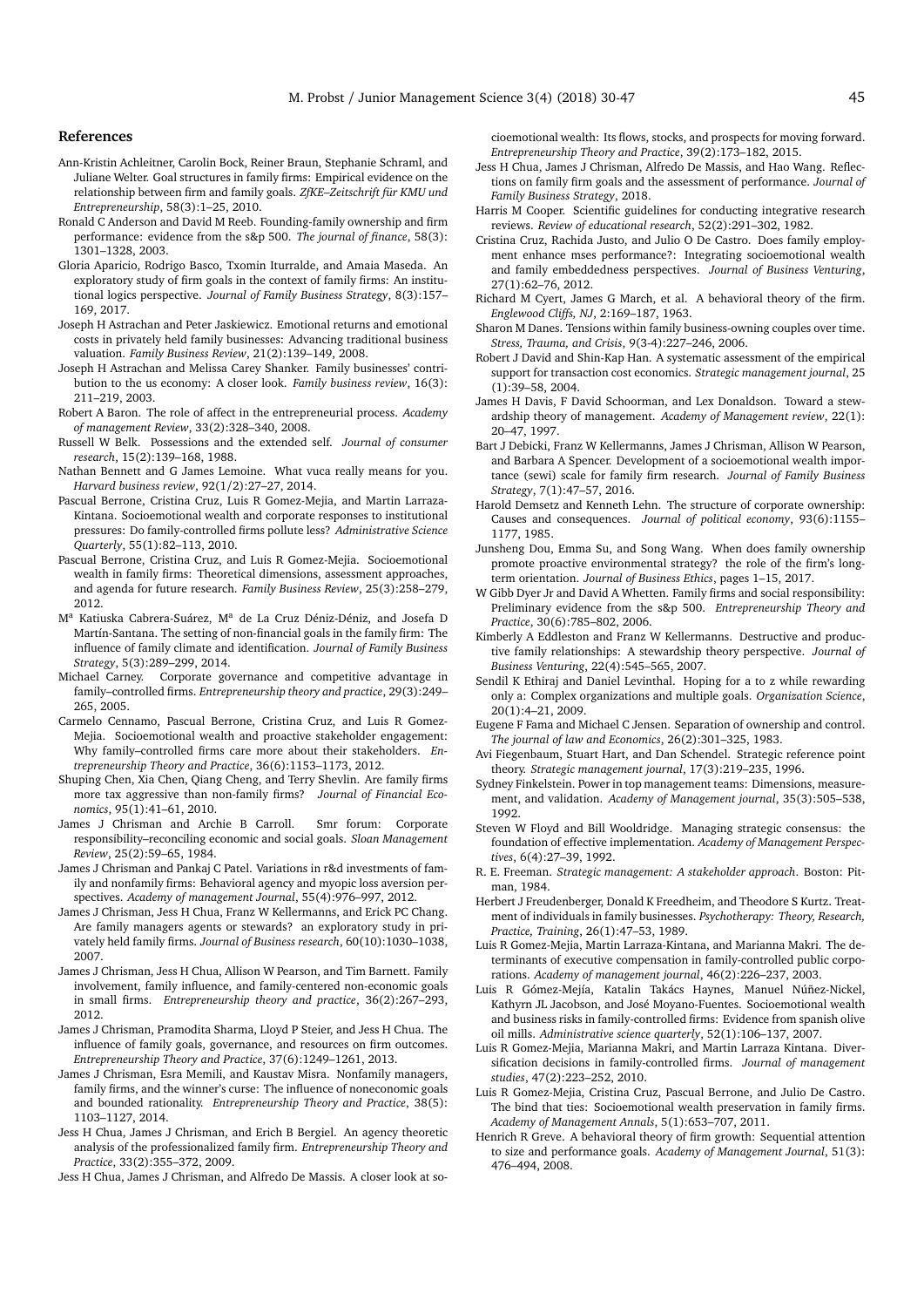- <span id="page-16-20"></span>Sanford J Grossman and Oliver D Hart. One share-one vote and the market for corporate control. *Journal of financial economics*, 20:175–202, 1988.
- <span id="page-16-17"></span>Timothy G Habbershon, Mary Williams, and Ian C MacMillan. A unified systems perspective of family firm performance. *Journal of business venturing*, 18(4):451–465, 2003.
- <span id="page-16-6"></span>Jana Hauck, Julia Suess-Reyes, Susanne Beck, Reinhard Prügl, and Hermann Frank. Measuring socioemotional wealth in family-owned and-managed firms: A validation and short form of the fiber scale. *Journal of Family Business Strategy*, 7(3):133–148, 2016.
- <span id="page-16-45"></span>Geert Hofstede. Culture's recent consequences: Using dimension scores in theory and research. *International Journal of cross cultural management*, 1(1):11–17, 2001.
- <span id="page-16-31"></span>Minjie Huang, Pingshu Li, Felix Meschke, and James P Guthrie. Family firms, employee satisfaction, and corporate performance. *Journal of Corporate Finance*, 34:108–127, 2015.
- <span id="page-16-42"></span>Dinesh N Iyer and Kent D Miller. Performance feedback, slack, and the timing of acquisitions. *Academy of Management Journal*, 51(4):808–822, 2008.
- <span id="page-16-23"></span>Peter Jaskiewicz and Sabine Klein. The impact of goal alignment on board composition and board size in family businesses. *Journal of Business research*, 60(10):1080–1089, 2007.
- <span id="page-16-1"></span>Michael C Jensen and William H Meckling. Theory of the firm: Managerial behavior, agency costs and ownership structure. *Journal of financial economics*, 3(4):305–360, 1976.
- <span id="page-16-24"></span>Carla D Jones, Marianna Makri, and Luis R Gomez-Mejia. Affiliate directors and perceived risk bearing in publicly traded, family–controlled firms: The case of diversification. *Entrepreneurship Theory and Practice*, 32(6): 1007–1026, 2008.
- <span id="page-16-2"></span>D. Kahneman and A. Tversky. Prospect theory: An analysis of decision under risk. *Econometrica*, 47(2):263–291, 1979.
- <span id="page-16-5"></span>Rosemarie Kay and Olga Suprinovič. Unternehmensnachfolgen in deutschland 2014 bis 2018. Technical report, Daten und Fakten, Institut für Mittelstandsforschung (IfM) Bonn, 2013.
- <span id="page-16-21"></span>Franz W Kellermanns and Kimberly A Eddleston. Feuding families: When conflict does a family firm good. *Entrepreneurship theory and Practice*, 28 (3):209–228, 2004.
- <span id="page-16-28"></span>Franz W Kellermanns and Kimberly A Eddleston. Corporate entrepreneurship in family firms: A family perspective. *Entrepreneurship theory and practice*, 30(6):809–830, 2006.
- <span id="page-16-27"></span>Franz W Kellermanns, Kimberly A Eddleston, Tim Barnett, and Allison Pearson. An exploratory study of family member characteristics and involvement: Effects on entrepreneurial behavior in the family firm. *Family Business Review*, 21(1):1–14, 2008.
- <span id="page-16-41"></span>Franz W Kellermanns, Kimberly A Eddleston, and Thomas M Zellweger. Article commentary: Extending the socioemotional wealth perspective: A look at the dark side. *Entrepreneurship Theory and Practice*, 36(6):1175– 1182, 2012.
- <span id="page-16-46"></span>Louise Kelly, Peter M Lewa, and Kinyua Kamaria. Founder centrality, management team congruence and performance in family firms: A kenyan context. *Journal of Developmental Entrepreneurship*, 13(04):383–407, 2008.
- <span id="page-16-9"></span>Sabine B Klein, Joseph H Astrachan, and Kosmas X Smyrnios. The f–pec scale of family influence: construction, validation, and further implication for theory. *Entrepreneurship theory and practice*, 29(3):321–339, 2005.
- <span id="page-16-22"></span>Susan Schultz Kleine, Robert E Kleine III, and Chris T Allen. How is a possession "me" or "not me"? characterizing types and an antecedent of material possession attachment. *Journal of consumer research*, 22(3):327–343, 1995.
- <span id="page-16-8"></span>Josip Kotlar and Alfredo De Massis. Goal setting in family firms: Goal diversity, social interactions, and collective commitment to family-centered goals. *Entrepreneurship Theory and Practice*, 37(6):1263–1288, 2013.
- <span id="page-16-11"></span>Josip Kotlar, Alfredo De Massis, Hanqing Fang, and Federico Frattini. Strategic reference points in family firms. *Small Business Economics*, 43(3): 597–619, 2014.
- <span id="page-16-10"></span>Josip Kotlar, Alfredo De Massis, Mike Wright, and Federico Frattini. Organizational goals: antecedents, formation processes and implications for firm behavior and performance. *International Journal of Management Reviews*, 20:S3–S18, 2018.
- <span id="page-16-44"></span>Giuseppe Labianca, James F Fairbank, Goce Andrevski, and Michael Parzen. Striving toward the future: aspiration—performance discrepancies and planned organizational change. *Strategic Organization*, 7(4):433–466, 2009.
- <span id="page-16-26"></span>Isabelle Le Breton-Miller and Danny Miller. Socioemotional wealth across the family firm life cycle: A commentary on "family business survival and the role of boards". *Entrepreneurship Theory and Practice*, 37(6):1391– 1397, 2013.
- <span id="page-16-18"></span>Isabelle Le Breton-Miller, Danny Miller, and Richard H Lester. Stewardship or agency? a social embeddedness reconciliation of conduct and performance in public family businesses. *Organization Science*, 22(3):704–721, 2011.
- <span id="page-16-29"></span>Jim Lee. Family firm performance: Further evidence. *Family business review*, 19(2):103–114, 2006.
- <span id="page-16-37"></span>Myung-Soo Lee and Edward G Rogoff. Research note: Comparison of small businesses with family participation versus small businesses without family participation: An investigation of differences in goals, attitudes, and family/business conflict. *Family Business Review*, 9(4):423–437, 1996.
- <span id="page-16-39"></span>Edwin A Locke and Gary P Latham. Building a practically useful theory of goal setting and task motivation: A 35-year odyssey. *American psychologist*, 57(9):705–717, 2002.
- <span id="page-16-35"></span>Eva Lutz and Stephanie Schraml. Family firms: Should they hire an outside cfo? *Journal of Business Strategy*, 33(1):39–44, 2011.
- <span id="page-16-15"></span>Geoffrey P Martin, Luis R Gomez-Mejia, and Robert M Wiseman. Executive stock options as mixed gambles: Revisiting the behavioral agency model. *Academy of Management Journal*, 56(2):451–472, 2013.
- <span id="page-16-34"></span>Evelyn R Micelotta and Mia Raynard. Concealing or revealing the family? corporate brand identity strategies in family firms. *Family Business Review*, 24(3):197–216, 2011.
- <span id="page-16-25"></span>Danny Miller and Isabelle Le Breton-Miller. Challenge versus advantage in family business. *Strategic Organization*, 1(1):127–134, 2003.
- <span id="page-16-33"></span>Danny Miller and Isabelle Le Breton-Miller. *Managing for the long run: Lessons in competitive advantage from great family businesses*. Harvard Business Press, 2005.
- <span id="page-16-7"></span>Danny Miller and Isabelle Le Breton-Miller. Deconstructing socioemotional wealth. *Entrepreneurship Theory and Practice*, 38(4):713–720, 2014.
- <span id="page-16-30"></span>Danny Miller, Isabelle Le Breton-Miller, and Barry Scholnick. Stewardship vs. stagnation: An empirical comparison of small family and non-family businesses. *Journal of management studies*, 45(1):51–78, 2008.
- <span id="page-16-32"></span>Danny Miller, Jangwoo Lee, Sooduck Chang, and Isabelle Le Breton-Miller. Filling the institutional void: The social behavior and performance of family vs non-family technology firms in emerging markets. *Journal of International Business Studies*, 40(5):802–817, 2009.
- <span id="page-16-43"></span>Yuri Mishina, Bernadine J Dykes, Emily S Block, and Timothy G Pollock. Why "good" firms do bad things: The effects of high aspirations, high expectations, and prominence on the incidence of corporate illegality. *Academy of Management Journal*, 53(4):701–722, 2010.
- <span id="page-16-12"></span>Ronald K Mitchell, Bradley R Agle, and Donna J Wood. Toward a theory of stakeholder identification and salience: Defining the principle of who and what really counts. *Academy of management review*, 22(4):853–886, 1997.
- <span id="page-16-3"></span>Randall Morck and Bernard Yeung. Family control and the rent–seeking society. *Entrepreneurship Theory and Practice*, 28(4):391–409, 2004.
- <span id="page-16-0"></span>Cynthia D Mulrow. Systematic reviews: rationale for systematic reviews. *Bmj*, 309(6954):597–599, 1994.
- <span id="page-16-19"></span>Tatiana Nenova. The value of corporate voting rights and control: A crosscountry analysis. *Journal of Financial Economics*, 68(3):325–351, 2003.
- <span id="page-16-40"></span>Anne M O'Leary-Kelly, Joseph J Martocchio, and Dwight D Frink. A review of the influence of group goals on group performance. *Academy of management journal*, 37(5):1285–1301, 1994.
- <span id="page-16-4"></span>Fausto Panunzi, Mike Burkart, and Andrei Shleifer. Family firms. *The Journal of Finance*, 58(5):2167–2201, 2002.
- <span id="page-16-14"></span>Pankaj C Patel and Danielle Cooper. Structural power equality between family and non-family tmt members and the performance of family firms. *Academy of Management Journal*, 57(6):1624–1649, 2014.
- <span id="page-16-13"></span>John A Pearce and Angelo S DeNisi. Attribution theory and strategic decision making: An application to coalition formation. *Academy of Management Journal*, 26(1):119–128, 1983.
- <span id="page-16-16"></span>Jeffrey Pfeffer and Jeffery Pfeffer. *Power in organizations*, volume 33. Pitman Marshfield, MA, 1981.
- <span id="page-16-38"></span>Candace A Philbrick and Margaret A Fitzgerald. Women in business-owning families: A comparison of roles, responsibilities and predictors of family functionality. *Journal of Family and Economic Issues*, 28(4):618–634, 2007.
- <span id="page-16-36"></span>Torsten M Pieper, Sabine B Klein, and Peter Jaskiewicz. The impact of goal